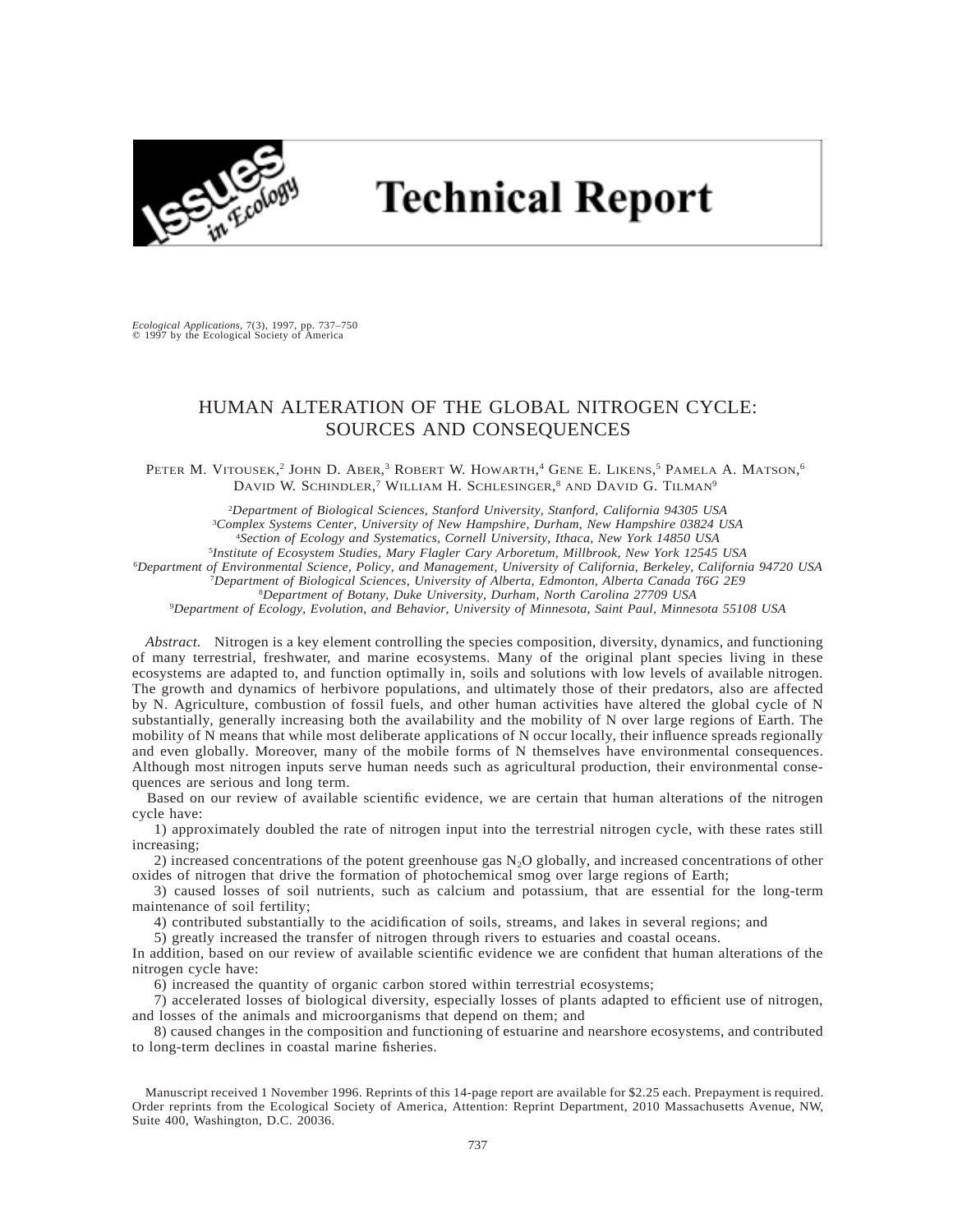Vol. 7, No. 3

*Key words: agriculture and the global N cycle; anthropogenic global change; biological diversity and the nitrogen cycle; ecosystem functioning, control by N; eutrophication of estuaries; global N-cycle alteration, scientific consensus on; nitrogen-containing trace gases; nitrogen cycle, global; nitrogen deposition and nitrogen loss; nitrogen and land–water interactions.*

#### **INTRODUCTION**

The productivity and dynamics of many unmanaged terrestrial and marine ecosystems, and most agricultural and managed-forestry ecosystems, are limited by the supply of biologically available nitrogen. Humans are altering the global cycle of N via combustion of fossil fuels, production of nitrogen fertilizers, cultivation of nitrogen-fixing legumes, and other actions (Galloway et al. 1995). Increased N availability increases productivity and biomass accumulation substantially, at least in the short-term (Vitousek and Howarth 1991). Consequently, changes in N can alter the global cycle of C, affecting both the rate of increase of carbon dioxide in the atmosphere and the response of ecosystems to that increase (Schimel et al. 1995). Increasing N availability also generally reduces the biological diversity of affected ecosystems, and changes the rates and pathways of N cycling and loss (Tilman 1987, Berendse et al. 1993, Aber et al. 1995). Nitrate leaches through soils to stream water and groundwater, depleting soil minerals, acidifying soils, and altering downstream freshwater and coastal marine ecosystems (Likens et al. 1996, Nixon et al 1996); reactive oxides of N are important precursors of both acid rain and photochemical smog, and can be transported hundreds of kilometers to downwind ecosystems (Chameides et al. 1994); long-lived nitrous oxide contributes to anthropogenic enhancement of the greenhouse effect (Albritton et al. 1995). This report reviews and summarizes the extent of human alteration of the N cycle, and consequences for the functioning of terrestrial, freshwater, and marine ecosystems. It is not an exhaustive compilation of such studies—that would require volumes. Rather, it presents an overview of the current state of scientific understanding of this human-caused global change.

#### HUMAN ALTERATION OF THE GLOBAL N CYCLE

The cycle of N is unique in that it consists of a massive, well-mixed, and (to most organisms) wholly unavailable pool of nitrogen gas  $(N_2)$  in the atmosphere; a relatively small and almost wholly biologically mediated conversion of  $N_2$  to chemical forms of N that are available to most organisms; and a pool of N that cycles among plants, animals, microorganisms, soils, solutions, and sediments, and between land, water, and the atmosphere (Delwiche 1970). The most fundamental human-caused change to the global N cycle is a doubling of the transfer from the vast and unreactive atmospheric pool to biologically available forms on land (termed ''N fixation'').

As with any other human-caused global change, it

is necessary to evaluate the state of the N cycle prior to extensive human alteration, as well as the magnitude of current human effects upon the cycle. And as with many global changes, determining the background state of the N cycle is difficult. Two natural processes transfer N from  $N_2$  to biologically available forms—lightning and biological N fixation. The latter is carried out by microorganisms, many of them in symbiotic relationships with higher plants (especially legumes) and algae. In analyzing the global N cycle, the standard unit of measure is the teragram  $(10^{12} \text{ g}, \text{ abbreviated})$ Tg), or million (10<sup>6</sup>) metric tons of N. Lightning fixes  $\langle 10$  Tg N/yr now (Galloway et al 1995), and it has not been affected by human activity. Estimates of biological N fixation in marine ecosystems are variable and uncertain, ranging from  $\langle 30 \text{ Tg/yr to } \rangle 300 \text{ Tg/yr}$ (Carpenter and Capone 1983, Carpenter and Romans 1991, Galloway et al 1995). Estimates of nitrogen fixation in terrestial ecosystems are better constrained; prior to extensive human activity, organisms probably fixed between 90 and 140 Tg N/yr (Soderlund and Rosswall 1982, Paul and Clark 1989, Schlesinger 1991). Several recent reviews demonstrate that human activity clearly has enhanced rates of N fixation on land substantially (Fig. 1) (Smil 1990, 1991, Vitousek and Matson 1993, Ayers et al 1994, Galloway et al 1995). A number of pathways are involved, including industrial fixation of  $N<sub>2</sub>$  for use as fertilizer, cultivation of crops with the capacity to fix N symbiotically, and mobilization and fixation during fossil-fuel combustion.

#### *Sources of change*

*N fertilizer.*—Current industrial fixation of N for use as fertilizer totals  $\approx 80 \text{ Tg/yr}$  (FAO 1993). This figure does not include manures and other organic N fertilizers; globally, these account for more N than does industrial fertilizer, but manure application represents recycling of already-fixed N rather than new fixation. Industrial N fixation has increased exponentially from near zero in the 1940s. Until the late 1970s, most industrial N fertilizer was applied in developed countries, but use there has stabilized while applications in developing countries have increased dramatically. The immediacy and rapidity of the recent increase in N fixation is difficult to overstate. For example, Kates et al. (1990) point out more than half of all the industrially fixed N applied in human history up to 1990 had been used since 1980 (Fig. 2). The momentum of human population growth and increasing urbanization ensure that industrial N fixation will continue at high rates for decades.

*Fossil fuel combustion.*—The burning of fossil fuels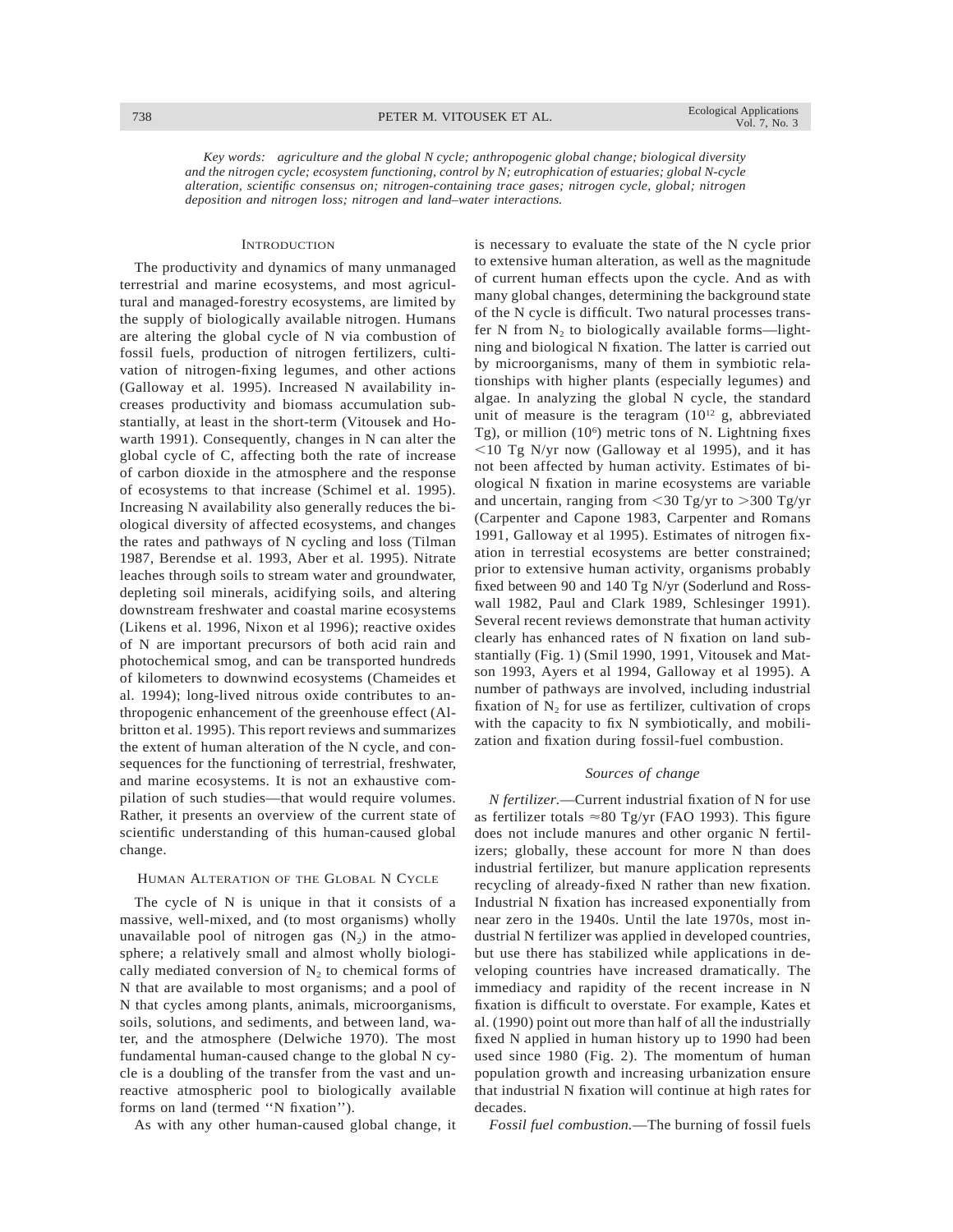

FIG. 1. Anthropogenic fixation of N in terrestrial ecosystems over time, in comparison with the range of estimates of natural biological N fixation on land. Modified from Galloway et al. (1995: Fig. 5).

transfers fixed N from long-term geological reservoirs to the atmosphere, and high-temperature combustion fixes a small amount of atmospheric N<sub>2</sub>. A total of  $>20$ Tg/yr of fixed N is emitted to the atmosphere during fossil-fuel combustion.

*Nitrogen-fixing crops.*—Leguminous crops and forages (i.e., soybeans, peas, alfalfa) support symbiotic N-fixing microorganisms, and thereby derive much of their N directly from atmospheric  $N<sub>2</sub>$ . Fixation of N in excess of background rates in the natural communities that legume crops have replaced represents new, anthropogenic N fixation. There is also substantial biological N fixation associated with cultivation of some non-legumes, notably rice. The quantity of N fixed by crops is more difficult to determine than is industrial N fixation; Galloway et al. (1995) estimate it at 32–53 Tg/yr, and we will use 40 Tg/yr as an estimate here.

*Mobilization of N.*—In addition to enhancing fixation, human activity liberates N from long-term biological storage pools, and thereby contributes further to increasing the biological availability of N. The major pathways of mobilization are discussed in Vitousek and Matson (1993); they include biomass burning, which volatilizes  $>40$  Tg/yr of N, with  $\approx 20$  Tg/yr of that fixed N (Lobert et al. 1990, Andreae 1993); land clearing and conversion, which could mobilize 20 Tg/yr; and the drainage of wetlands and consequent oxidation of their organic soils, which could mobilize 10 Tg/yr or more (Armentano 1980). Moreover, the loss of wetlands removes a significant sink for fixed nitrogen (denitrification, the conversion of nitrate to  $N_2$  under anaerobic conditions), further increasing the mobility of N to and through streams and rivers (Leonardson 1994). All of these pathways have substantial uncertainties in both the quantity of N mobilized and its fate, but together they could contribute significantly to increasing the biological availability of N.

Overall, human activity causes the fixation of  $\approx$  140 Tg of new N per year in terrestrial ecosystems (Fig. 1)—at the upper end of the range of estimates for total background N fixation on land—and mobilizes perhaps 70 Tg more. It is fair to conclude that human activity has doubled (or more) the transfer of N from the atmosphere to biologically available pools on land. The added N is spread unevenly over Earth's surface—some areas (e.g., northern Europe) are profoundly altered (Berendse et al. 1993, Wright and van Breeman 1995), while others (e.g., remote south-temperate regions) receive little direct input (Galloway et al. 1982, Hedin et al. 1995)—but no place on Earth is unaffected. The recent increase in the quantity of fixed N in circulation is readily detectable in cores from the glacial ice of Greenland (Mayewski et al. 1986).

#### EFFECTS ON THE ATMOSPHERE

The modern increase in fixation and mobilization of nitrogen is associated with increased emission, transport, reaction, and deposition of trace nitrogen gases, including nitrous oxide  $(N_2O)$ , nitric oxide (NO), and ammonia ( $NH<sub>3</sub>$ ). Some human activities affect the atmosphere directly; for example, essentially all of the .20 Tg of N fixed or mobilized during fossil-fuel combustion and other high-temperature processes is emitted to the atmosphere as NO. Human activities also increase emissions indirectly. For example, agricultural fertilization increases the concentration of volatile  $NH<sub>3</sub>$ in soils, increases microbial processing of fixed N, and ultimately increases emissions of nitrogen gases from soils and groundwater (Eichner 1990, Schlesinger and Hartley 1992). Similarly, inadvertent N fertilization of unmanaged ecosystems downwind of agricultural/industrial areas can increase gas emissions from their soils.

These anthropogenic changes in the nitrogen cycle drive regional and global changes in the atmosphere. Nitrous oxide is increasing at the rate of 0.2–0.3%/yr, with most of the change occurring recently (Prinn et al. 1990). Nitrous oxide is a very effective greenhouse



FIG. 2. Comparative timing of a number of global changes. Considering the extent of change as of the late 1980s as 100%, the figure shows the year by which 25%, 50%, and 75% of the overall change in deforestation,  $CO<sub>2</sub>$  release to the atmosphere, human population growth, and application of industrial fertilizer N had occurred. Revised from Kates et al. (1990:Fig. 1.1).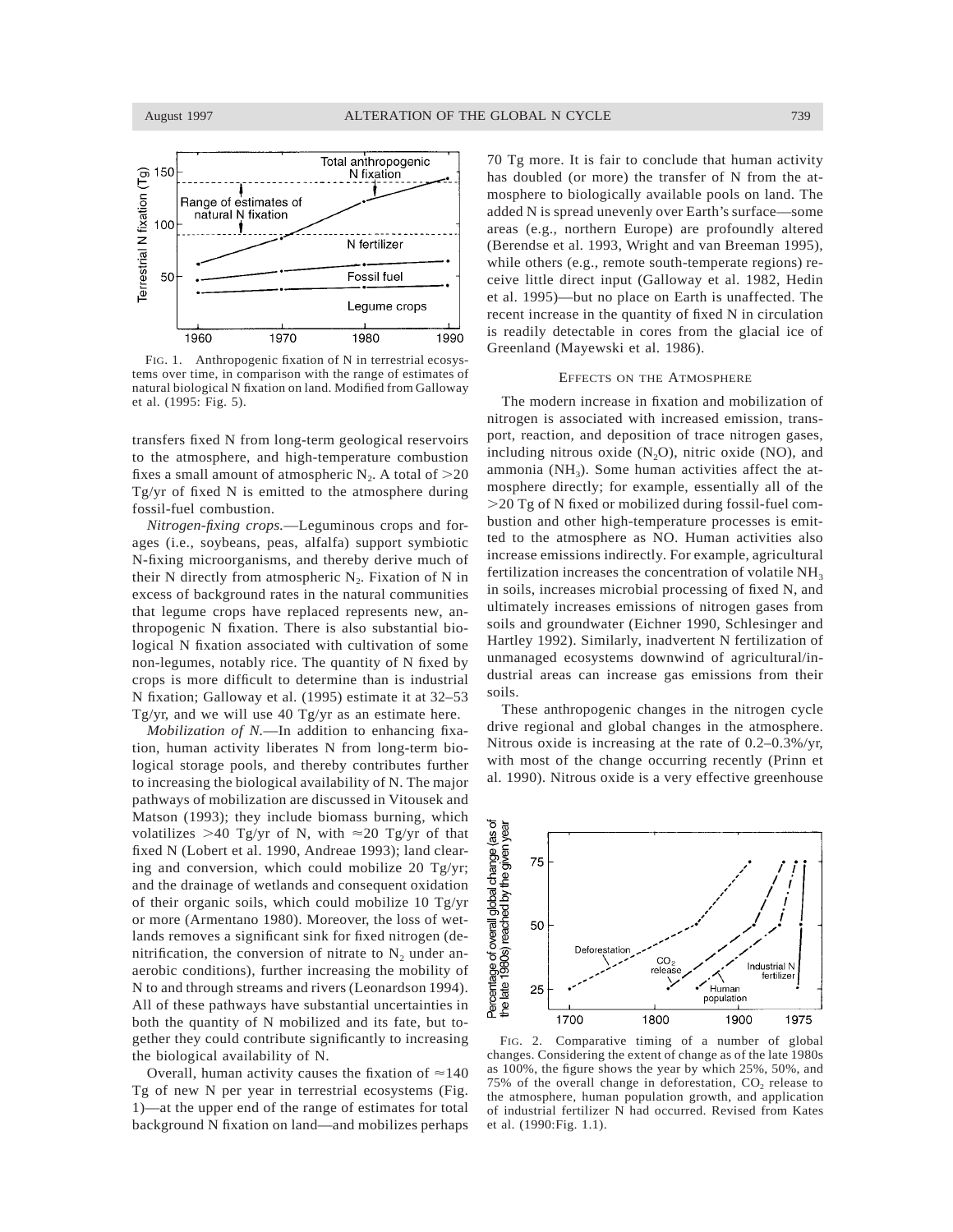

FIG. 3. The anthropogenic contribution to the total emissions of nitrogen-containing trace gases. Ammonia data are from Schlesinger and Hartley (1992), nitric oxide from Delmas et al. (*in press*), and nitrous oxide from Prather et al. (1995).

gas that absorbs infrared radiation in spectral windows not covered by other gases; it contributes a few percent to overall greenhouse warming (Albritton et al. 1995). It is unreactive in the troposphere, but it is destroyed by photolysis or by reaction with excited oxygen atoms in the stratosphere, where it can catalyze the destruction of stratospheric ozone (Crutzen and Ehhalt 1977). While the increasing concentration of  $N_2O$  is clearly documented, the sources of that increase remain a matter of some discussion. Both fossil-fuel combustion and direct consequences of agricultural fertilization have been considered and rejected as the major source; there is a developing consensus that many anthropogenic sources (fertilizers, N-enriched groundwater, N-saturated forests, biomass burning, land clearing, nylon manufacture) all contribute to the increase (Prather et al. 1995). This ''dispersed source'' view is consistent with a terrestrial N cycle that has been systematically enriched by anthropogenic N fixation (Fig. 1).

In contrast to  $N_2O$ , NO and NH<sub>3</sub> are highly reactive in the atmosphere, and changes in their concentrations must be evaluated on local, regional, or subcontinental scales. Nitric oxide plays several critical roles in atmospheric chemistry. It affects the concentration of the main oxidizing agent in the atmosphere, the hydroxyl (OH) radical (Logan 1985). Moreover, it contributes (often in a rate-limiting way) to the photochemical formation of tropospheric ozone  $(O_3)$ , the most important atmospheric gaseous pollutant in terms of its effects on human health and plant productivity (Reich and Amundson 1985, Chameides et al. 1994). When NO concentrations are high, the oxidation of carbon monoxide (CO), non-methane hydrocarbons, and methane  $(CH<sub>4</sub>)$  leads to a net production of tropospheric ozone (Jacob and Wofsy 1990, Williams et al 1992); when NO concentrations are low, oxidation of these com-

pounds is a sink for ozone. Finally, the end product of NO oxidation, nitric acid, is a principal component of acid rain. As with  $N_2O$ , a number of sources contribute to NO emissions, including microbial activity in fertilized soils. However, combustion is the dominant source; fossil fuel combustion emits  $>20$  Tg/yr, and biomass burning (now mostly human-caused) may add about 8 Tg/yr more (Levy et al. 1991). Global NO emissions from soils total 5–20 Tg/yr (Yienger and Levy 1994, Davidson 1991) and a substantial fraction of this N is anthropogenic. Overall, 80% or more of all NO emissions globally are human-caused (Fig. 3; Delmas et al., *in press*).

Ammonia ( $NH<sub>3</sub>$ ) is the primary acid-neutralizing agent in the atmosphere, where it influences the pH of aerosols, cloudwater, and rainfall. As with  $NO$ ,  $NH<sub>3</sub>$ emissions from ecosystems, transport in the atmosphere, and return to ecosystems via gas absorption, dry deposition, or in solution represent important pathways of nitrogen movement between ecosystems. Numerous studies have demonstrated substantial volatilization of fertilizer N as  $NH<sub>3</sub>$  (Fenn and Hossner 1985, Denmead 1990); Schlesinger and Hartley (1992) estimate  $NH<sub>3</sub>-N$  fluxes from fertilized fields at 10 Tg/yr. Emissions from domestic animal wastes  $(32 \text{ Tg/yr})$  and biomass burning (5 Tg/yr) are also important globally; in sum, anthropogenic sources account for nearly 70% of all global ammonia emissions (Schlesinger and Hartley 1992; Fig. 3).

Enhanced emissions of N to the atmosphere have led to enhanced deposition of N on land and in the oceans. Based on extensive measurements of precipitation in remote areas of the southern hemisphere, where anthropogenic deposition of N is minimal, annual wet deposition of inorganic N in unpolluted regions averages 0.1–0.7 kg N/ha, of which 40% is nitrate and 60% is ammonium (Galloway et al. 1982, 1996, Likens et al. 1987). These fluxes are  $\leq 10\%$  of rates of wet deposition in the human-altered midwestern and eastern United States and  $\leq 1\%$  of rates in the most heavily affected areas of northern Europe (Berendse et al. 1993, Wright and Van Breeman 1995).

#### EFFECTS ON TERRESTRIAL ECOSYSTEMS

## *N enrichment and the C cycle*

It is clear that rates of plant production and of the accumulation of biomass in whole ecosystems are limited by N supply over much of Earth's surface (Tamm 1991, Vitousek and Howarth 1991), particularly in temperate and boreal regions, and equally clear that human activity has increased N deposition substantially over much of this area. How much C is stored within terrestrial ecosystems as a consequence of anthropogenic N fixation and deposition? This question has important implications for the global cycle of C, in that deposition of anthropogenic fixed N could help to explain the "missing sink," the imbalance between known  $CO<sub>2</sub>$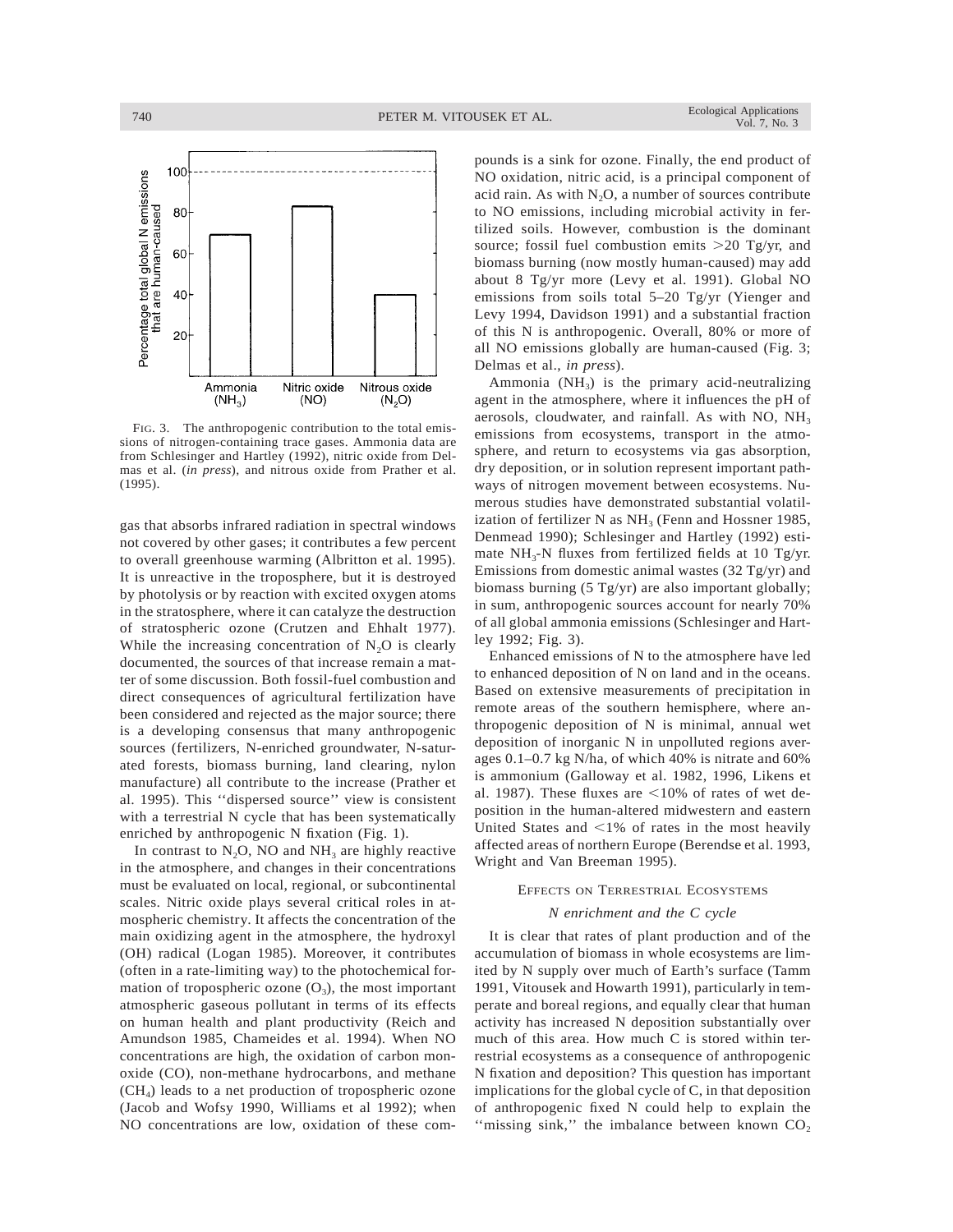emissions from fossil fuel combustion and deforestation vs. known  $CO<sub>2</sub>$  accumulation in the atmosphere (Schimel et al. 1995).

Experimental work at European and American sites indicates that a large portion of the nitrogen retained by forest, wetland, and tundra ecosystems stimulates carbon uptake and storage (e.g., Rasmussen et al. 1993, Aber et al. 1995). Nitrogen deposition can also stimulate decomposition in some forests (Boxman et al. 1995), but the effects of added N in stimulating production are generally quantitatively more important (Hunt et al. 1988, Berg and Tamm 1991).

A number of analyses have calculated how much terrestrial C storage could result from N deposition (Peterson and Melillo 1985, Schindler and Bayley 1993, Hudson et al. 1994, Townsend et al. 1996); estimates of net C storage range from 0.1 to 1.3 Pg C/yr  $(1$  Pg = 1000 Tg). The magnitude of potential C storage has tended to increase in more recent analyses, as the magnitude of change in the global N cycle is better appreciated (Keeling et al. 1996). The most recent analysis of the global C cycle by the Intergovernmental Panel on Climate Change (IPCC) concluded that N deposition could represent a major component of the missing C sink (Schimel et al. 1995). Further refinements could come from more complete analyses of the fraction of anthropogenic *N* that is retained within terrestrial ecosystems, on regional to continental scales (Galloway et al. 1995, Howarth et al. 1996).

#### *Nitrogen saturation and ecosystem function*

Ultimately, there are declining returns in the response of plant production and carbon storage to additions of N, and consequently the potential for ecosystems to retain added N through increased production and organic matter storage is limited. The term ''nitrogen saturation" (Agren and Bosatta 1988, Aber et al. 1989, Aber 1992) has been applied to changes in N cycling in forest ecosystems that occur as N limitations to biological functions are relieved by N additions. In a fully N-saturated system (particularly one that is not storing C for some other reason such as its stage of stand development, or increasing  $CO<sub>2</sub>$ ), N losses to streams, groundwater, and the atmosphere should approach total N deposition, and any fertilization effects or continued C storage should disappear.

Concerns regarding the effects of N deposition on forest health and downstream ecosystems arose following observation of significant increases in nitrate concentrations in some lakes and streams (Grennfelt and Hultberg 1986, Henriksen and Brakke 1988, Stoddard 1994), and documented declines and mortality in coniferous evergreen forests in Europe (Schulze 1989). These observations have led to several field experiments that examined interactions between N deposition and forest ecosystem function (e.g., Van Miegrot et al. 1992, Kahl et al. 1993, Wright and van Breeman 1995,

Magill et al. 1997). These experiments showed that where increased N additions led to increased nitrate mobility, the nitrate losses also led to losses of nutrient cations and increases in soil and water acidity (Mc-Nulty and Aber 1993, Boxman et al. 1995, Emmett et al. 1995).

Excess N availability also can cause nutrient imbalances in trees. These are expressed as root or foliar element ratios, especially Ca:Al and Mg:N ratios. As described below, Ca and Mg are lost via leaching, while the availability of Al is enhanced by acidity. Such imbalances may be linked to reductions in net photosynthesis, photosynthetic N-use efficiency, forest growth, and even increased tree mortality (Shortle and Smith 1988, Schulze 1989, Aber et al. 1995, Cronan and Grigal 1995).

In the northeastern United States, large shifts in foliar element ratios and increases in nitrate-leaching losses are generally restricted to high-elevation sites (which receive greater N deposition), those with shallow soils, those which have received little human disturbance (which presumably were close to input–output balance prior to receiving enhanced N deposition), and those receiving experimental additions of N well above ambient levels (e.g., Driscoll et al. 1987, Murdoch and Stoddard 1991, Kahl et al. 1993). In contrast, forests that have been subjected to intense or repeated biomass removals have very high capacities to retain N (Aber et al. 1995, Magill et al. 1997). The early stages of N saturation have also been noted in response to elevated N deposition in dry conifer forests surrounding the Los Angeles Basin, California (Bytnerowicz and Fenn 1996), in the Front Range of the Colorado Rockies (Baron et al. 1994), and in forests in which symbiotic N-fixing organisms are major components (Van Miegroet 1992). Nitrogen saturation is much further advanced over extensive areas of northern Europe, where rates of anthropogenic N deposition are several-fold greater than the most extreme areas in North America (Berendse et al. 1993).

Overall, the ability of a forest ecosystem to retain N is linked to its productive potential, and the degree to which previous disturbances have resulted in N removal and current N limitations. Thus, the extent and importance of N saturation are tightly linked to changes in land use, climate, atmospheric  $CO<sub>2</sub>$  and  $O<sub>3</sub>$ , and other environmental variables that are also subject to rapid change.

## *Nitrogen deposition and changes in ecosystem composition and biodiversity*

The addition of limiting nutrients can dramatically change which species are dominant in ecosystems and markedly decrease the overall biodiversity of ecosystems. For example, experimental additions of nitrogen to grassland ecosystems in England have led to increased dominance by a few nitrogen-demanding grass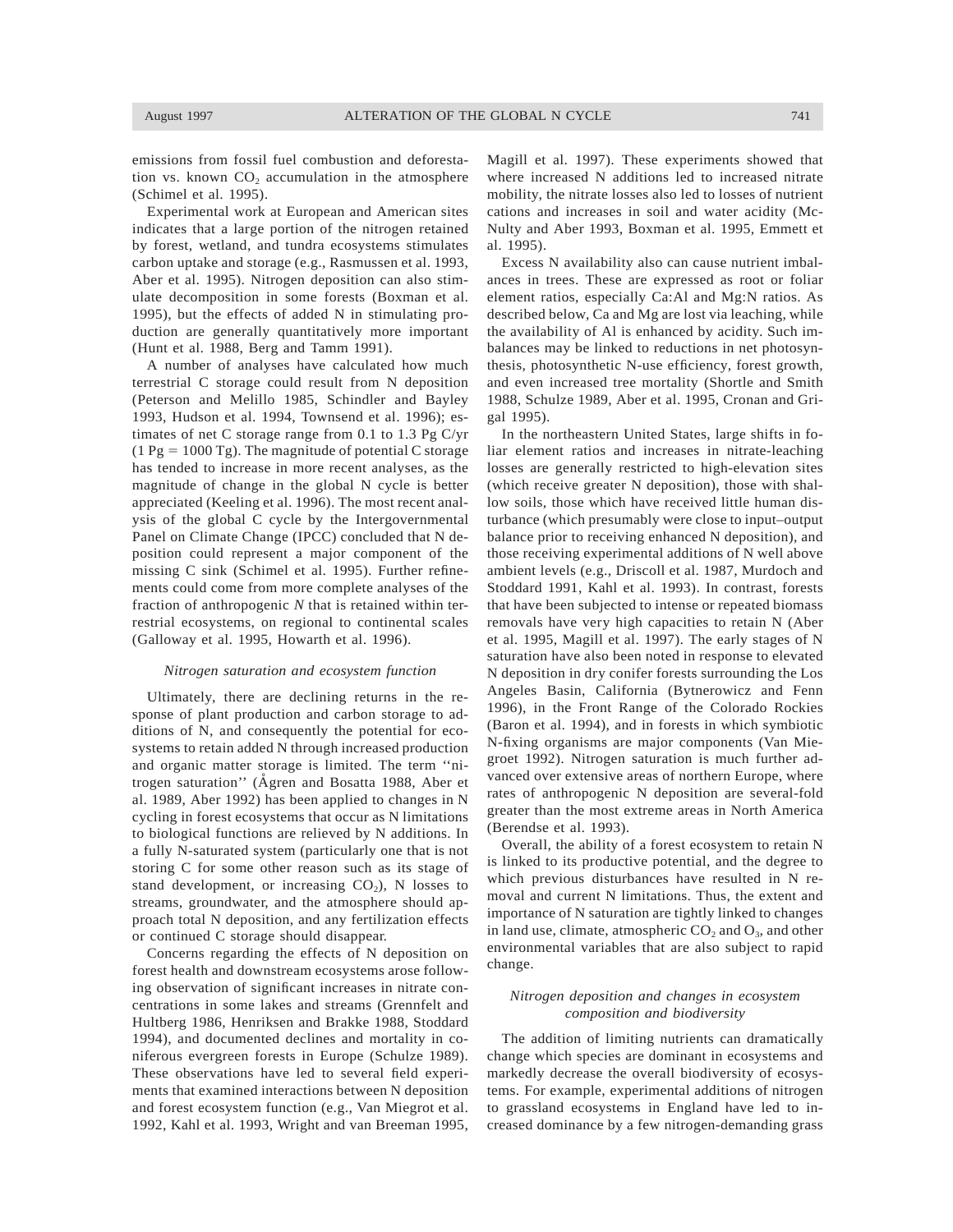species, and to suppression of many other plant species (Lawes and Gilbert 1880, Brenchley and Warington 1958, Thurston 1969, Silvertown 1980). The highest rate of N loading caused the number of plant species to decline more than five-fold. Similarly dramatic reductions in plant diversity have been observed following N loading in North American grasslands (Tilman 1987, 1996, Huenneke et al. 1990), European grasslands (Bobbink et al. 1988), and European heathlands (Aerts and Berendse 1988).

Because of its high population density and interweaving of intensive livestock operations and industry, rates of N deposition in the Netherlands are the highest in the world, averaging  $4-9$  g·m<sup>-2</sup>·yr<sup>-1</sup>. The consequences of that enhanced deposition are well documented. Nitrogen deposition causes the conversion of heathlands to species-poor grasslands and forest (Aerts and Berendse 1988). Because heathlands occur on sandy, nitrogen-poor soils, the effect of deposition is to make heathlands more similar in composition to plant communities that occupy more fertile soils. Thus, biological diversity at the landscape level is reduced by N deposition, just as species richness within communities is reduced.

The loss of diversity caused by N deposition (or other global changes) can affect other aspects of ecosystem function. For example, recent experiments in the Midwestern United States showed that productivity in species-poor ecosystems that result from nitrogen addition was much less stable when they experienced a major drought (Tilman and Downing 1994). Similarly, the most diverse plots experienced much less year-to-year variation in productivity in response to climatic variation during non-drought years than did the most species-poor plots (Tilman 1996).

#### EFFECTS ON AQUATIC SYSTEMS

## *Historical changes in water chemistry*

Given human-caused acceleration of N fixation and other changes in N cycling, it is no surprise that N concentrations have increased over time in surface waters. In more-developed regions, nitrate concentrations have been more-or-less continuously measured in many rivers and other drinking-water supplies for decades. Analysis of these data show that nitrate has more than doubled in the Mississippi River since 1965 (Turner and Rabalais 1991, Justic et al. 1995), and that nitrate concentrations in major rivers in the northeastern U.S. have increased by 3- to 10-fold since the early 1900s (N. Jaworski and R. W. Howarth, *unpublished manuscript*) Available evidence suggests similar trends for many European rivers since the turn of the century (Paces 1982, Larsson et al. 1985), and Henriksen and Brakke (1988) report a doubling of nitrate in 1000 Norwegian lakes in less than a decade. Moreover, nitrate fluxes and concentrations in the large rivers of the world are correlated with human population densities



FIG. 4. Export of total nitrogen (a) and nitrate (b) from river systems, as a function of human population density in the watershed. Reprinted from Howarth et al. (1996:Fig. 3a, b) with permission of Kluwer Academic Publishers (where Fig. 3b was modified from Peierls et al. [1991]). Note logarithmic scale.

in the watersheds (Peierls et al. 1991, Cole et al. 1993) (Fig. 4).

No comparable historical data on the concentrations of total dissolved N in surface waters are available. Analyses of recent data suggest that N in streams and rivers draining relatively undisturbed forests is largely organic N (Schindler et al. 1980, Hedin et al. 1995); with increasing human disturbance, total N fluxes in rivers increase and a higher proportion is composed of nitrate (Howarth et al 1996). Total *N* fluxes in rivers also are correlated with human population density, but the slope is much shallower for total N than  $NO<sub>3</sub>$ , illustrating the greater mobility of nitrate relative to other forms of N (Howarth et al 1996).

Fluxes of total N in temperate-zone rivers surrounding the North Atlantic Ocean are highly correlated with net anthropogenic inputs of N to their watersheds (Fig. 5;  $r^2 = 0.73$ ,  $P = 0.002$ ; Howarth et al. 1996). Net anthropogenic N inputs are defined as the sum of inputs as fertilizer, through N fixation by agricultural crops, as deposition of oxidized N from the atmosphere, and as the net import or export of N in food and feedstocks (see also Jordan and Weller 1996). For this regional analysis, N from sewage, N from animal feedlots, and NH4 deposition from the atmosphere were considered to represent recycling of nitrogen within regions. For most of the regions surrounding the North Atlantic, anthropogenic inputs of N are dominated by fertilizer,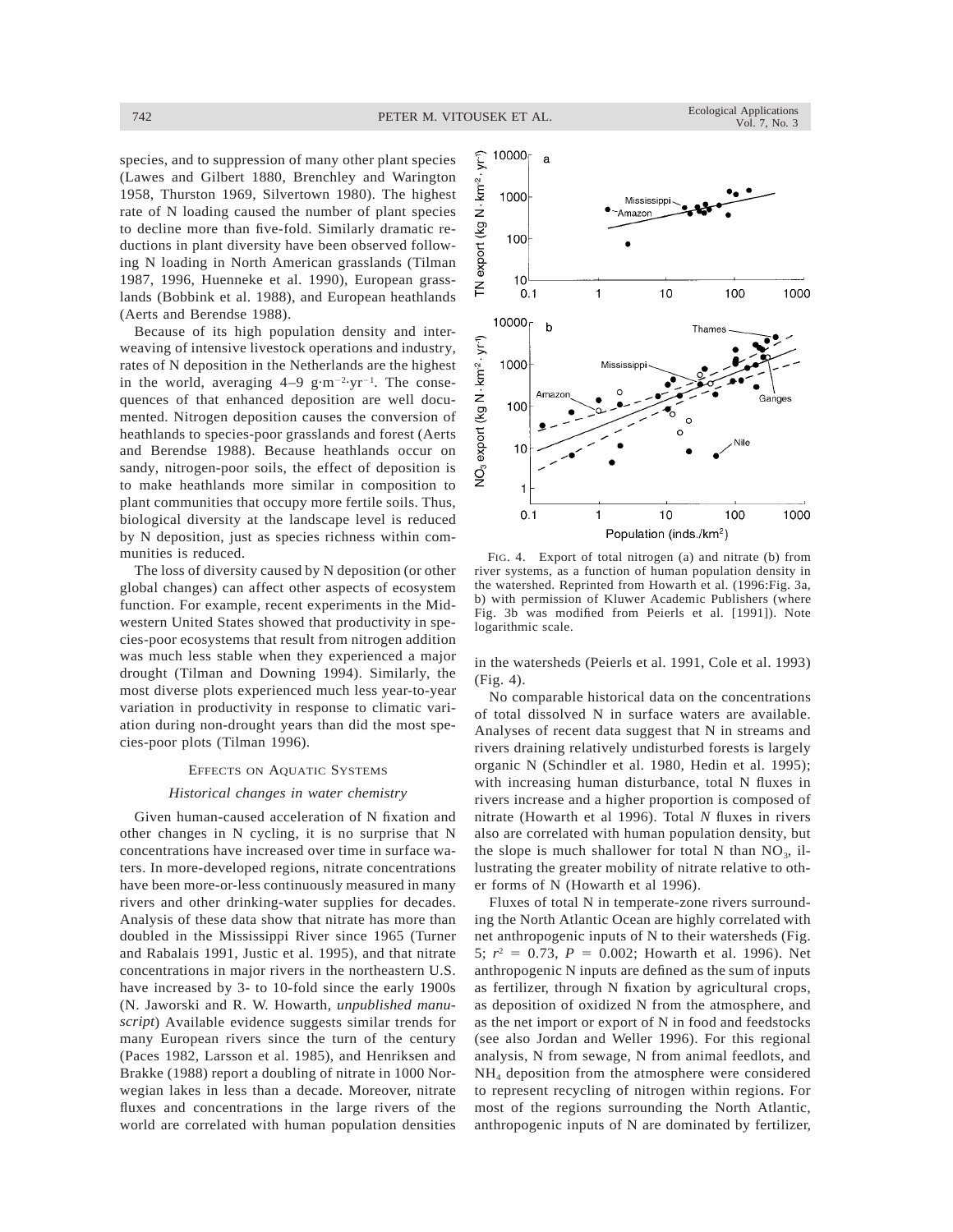

FIG. 5. Export of total nitrogen from watersheds surrounding the North Atlantic Ocean, as a function of net anthropogenic inputs of nitrogen to their watersheds. Net anthropogenic inputs are defined as (industrial N fertilizer  $+$  N fixation by legume crops  $+$  atmospheric inputs of oxidized N  $+$  net imports of N in food and feedstock). Reprinted from Howarth et al. (1996: Fig. 5a) with permission of Kluwer Academic Publishers.

but for the northeastern United States and the Saint Lawrence River and Great Lakes basin, atmospheric deposition of oxidized nitrogen is the greatest input (Fisher and Oppenheimer 1991, Howarth et al. 1996). Even though fertilizer inputs dominate in most regions, overall N exports from the regions are better correlated with atmospheric deposition of oxidized N.

Using relatively undisturbed areas as references, Howarth et al. (1996) estimated that riverine total N fluxes from most of the temperate regions surrounding the North Atlantic Ocean may have increased from preindustrial times by 2- to 20-fold. For the North Sea region, the N increase may have been 6- to 20-fold. Increased concentrations of nitrate have also been observed in groundwater in many agricultural regions (Moody 1990). The magnitude of this storage is difficult to determine, outside of a few well-characterized aquifers. Overall, the annual increment of N added to groundwater probably represents a small fraction of the increased nitrate transported in surface waters (Howarth et al. 1996), but the long residence time of groundwater in many aquifers means that decreases in groundwater quality are likely to continue as long as human effects on the N cycle are substantial.

Nitrate in drinking water represents a human health concern—when levels are high, microorganisms in the stomach may convert nitrate to nitrite. Nitrite absorbed into the bloodstream converts hemoglobin to methemoglobin, which is ineffective in oxygen transport in the blood. Acute and chronic elevated methemoglobin can kill infants, in a condition known as methemoglobinemia (Lee 1970). Although the disease is rare in the U.S., the potential for methemoglobinemia exists whenever nitrate levels exceed 10 mg N/L—the U.S. Public Health Service standard.

#### *Nitrogen and acidification*

The interaction between nitrogen deposition and freshwater acidification is complex. In many areas, recent reductions in  $SO_2$  emissions have reduced inputs of sulfuric acid to ecosystems, while emissions of the nitrogen oxides that are precursors of nitric acid have gone unchecked. As a result of this shift, and the fact that many catchments in moderate- to high-deposition areas appear to be becoming nitrogen saturated, nitric acid is playing an increasing role in lake acidification. In addition, nitric acid is highly mobile in snowpacks subjected to periodic melting, and in many areas it is the predominant strong acid in the spring acid pulse (Schaefer et al. 1990).

Nitrogen contributes to acidity in two ways—nitric acid does so directly, and ammonium deposited to terrestrial and aquatic systems can be a further source of acidity, in that both biological uptake of ammonium and nitrification produce hydrogen ions (Schindler et al. 1985, Schuurkes and Mosello 1988, Johnson et al. 1991). Moreover, where human alteration of the N cycle induces nitrate loss, the nitrate is a mobile anion that can move through soils to streams and groundwater, pulling cations with it and thereby depleting the soil of calcium and other nutrients (Likens et al. 1970, 1996). As calcium is depleted the leaching of toxic inorganic aluminum is increased. In N-saturated areas of Europe, a substantial fraction of atmospheric nitrate moves through terrestrial ecosystems without ever being taken up by organisms (Durka et al. 1994). The effects of acidity, and of the mobilization of aluminum that it causes, on aquatic systems have been reviewed by Irving (1990) and others. In areas without much acid-neutralizing capacity, they are clear and profound. The crucial point is that recent increases in the fixation and emission of N, and the increasing extent of N-saturated ecosystems, mean that controlling emissions of compounds that produce sulfuric acid will be insufficient to decrease acid rain or its effects on streams and lakes (Posch et al. 1995). The importance of N in acid-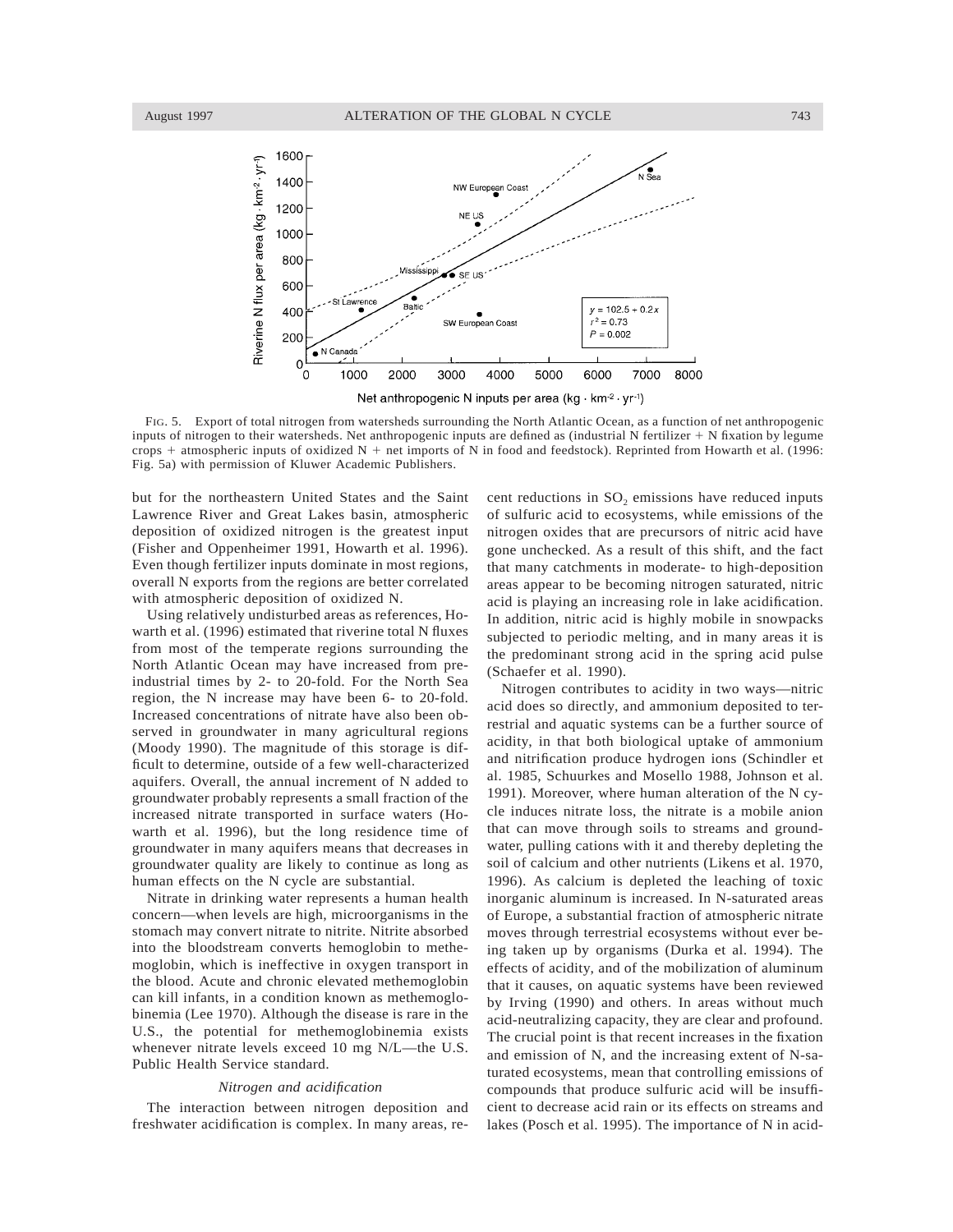ifying ecosystems is clearly recognized in Europe, where intergovernmental efforts are underway to reduce N emissions and deposition on a regional basis (DoE 1994). Critical loads (threshold levels) for nitrogen are considered to be an important part of managing acid precipitation there (Nilsson and Grennfelt 1988), and wetlands and riparian areas are being restored in an attempt to prevent excess nitrogen from entering freshwater and coastal zones (Leonardson 1994). An approach based on critical loads may not be appropriate conceptually for some of the consequences of N deposition—it is not clear there are thresholds for all of these effects—but critical loads may nonetheless represent a useful tool for managing N deposition.

Acidification itself can also disrupt the nitrogen cycle in freshwater ecosystems. In experimental lakes in Ontario, nitrification of ammonium ceased at pH values below 5.6 (Rudd et al. 1988), while higher nitrate inputs stimulated aquatic denitrification (Rudd et al. 1990). Nitrogen fixation in Little Rock Lake ceased at  $pH < 5$ , but no effect on nitrification was observed (Schindler et al. 1991).

In freshwater ecosystems with sufficient phosphorus, additions of inorganic nitrogen can cause eutrophication; this can occur either independently or coupled to acidification (Schindler et al. 1985). Decreased diversity of both animal and plant species generally accompanies both eutrophication and acidification (Schindler 1990, 1994).

## *Fertilization and eutrophication in estuaries and coastal seas*

The eutrophication of estuaries and coastal seas is one of the best-documented and best-understood consequences of human-altered N cycling (Howarth 1988, NRC 1993, Justic et al. 1995, Nixon 1995, Nixon et al. 1996); it represents perhaps the greatest threat to the integrity of coastal ecosystems (NRC 1993, 1994). In most temperate-zone estuaries and coastal seas, net primary production and eutrophication are controlled by nitrogen inputs (Fig. 6; Boynton et al. 1982, D'Elia et al. 1986, Howarth et al. 1995, Nixon et al. 1996). Some areas are controlled by P rather than N, particularly tropical lagoons where adsorption onto carbonate sands provides a major sink for phosphate, and in some temperate estuaries and seas that receive extremely high loading of N (Howarth et al. 1995). Most often, however, eutrophication is caused by anthropogenic N loading—in sharp contrast to the majority of lakes in the temperate zone, where phosphorus is the element most limiting net primary production and controlling eutrophication (Schindler 1977).

Eutrophication has substantial effects on ecosystem function and composition in estuaries. It can cause anoxia (no oxygen) or hypoxia (low oxygen) in stratified waters, and both anoxia and hypoxia appear to be becoming more prevalent in many estuaries and coastal



FIG. 6. Primary production (PP) by phytoplankton  $(^{14}C)$ uptake) as a function of the estimated rate of input of dissolved inorganic nitrogen (DIN) per unit area in a variety of marine ecosystems. Natural systems are represented by solid circles; open circles are for large  $(13 \text{ m}^3, 5 \text{ m}$  deep), wellmixed mesocosm tanks at the Marine Ecosystems Research Laboratory during a multi-year fertilization experiment. Reprinted from Nixon et al. (1996:Fig. 5) with permission of Kluwer Academic Publishers.

seas (NRC 1993). There is good evidence for increasing anoxia since the 1950s or 1960s for the Baltic Sea (Larsson et al. 1985), the Black Sea (Lein and Ivanov 1992), and Chesapeake Bay (Officer et al. 1984). Hypoxic events have increased in Long Island Sound (Parker and O'Reilly 1991), the North Sea (Rosenberg 1985), and the Kattegat (Baden et al. 1990); lowoxygen problems have resulted in significant losses of fish and shellfish resources (Baden et al. 1990, Hansson and Rudstam 1990, NRC 1993).

Eutrophication is also associated with a loss of diversity, both in the benthic community and among planktonic organisms (Howarth 1991). Among phytoplankton, this can be manifested by dominance of nuisance algae. An increased incidence of nuisance algal blooms has been observed in many estuaries and coastal seas, and although the reasons are not completely known, compelling evidence suggests that increased nutrient supplies are responsible at least in part (Smayda 1989, NRC 1993). Toxic blooms of dinoflagellates (Anderson 1989, Burkholder et al. 1992) and of browntide organisms (Cosper et al. 1987) during the 1980s were responsible for extensive mortality of fish and shellfish in many estuaries. Eutrophication can also lead to a loss of diversity in subtidal beds of macroalgae, in seagrass beds, and in corals (NRC 1993).

#### MAJOR UNCERTAINTIES

This analysis has focused on describing the scientific consensus on global change in the N cycle—in other words, what is known, and how we know it. There are also major uncertainties in our knowledge of the N cycle and how it relates to other aspects of global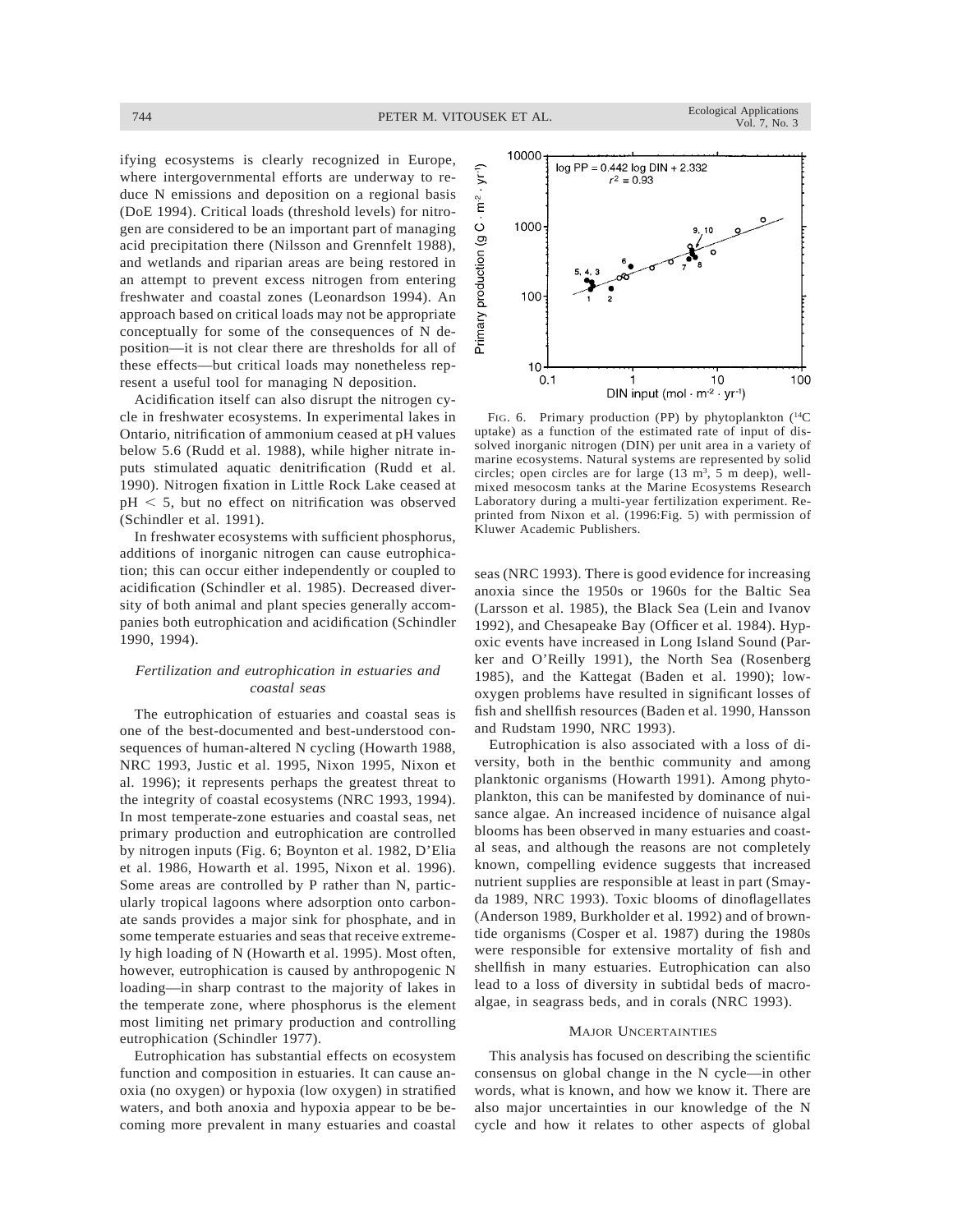change; we highlight a few of the most fundamental ones here. It is always possible, and often valuable, to improve estimates of a regional or global process; here, however, we focus on important processes that are known so poorly as to make it difficult to detect anthropogenic global change, or to predict its consequences.

## *Marine N fixation*

Credible estimates of the rate of N fixation in marine ecosystems range over more than a factor of 10 (Galloway et al. 1995); as a consequence, the state of scientific understanding of both current and background N fixation in the ocean is insufficient to evaluate the extent or global significance of any human-caused global change in marine N fixation. There is some evidence that human alteration of the N cycle could alter biological processes in the open ocean (Knap et al. 1986, Cornell et al. 1995, Michaels et al. 1996), but it is difficult to evaluate this possibility given our lack of understanding of the unmodified N cycle in the open oceans.

#### *Changing resource limitation*

One consequence of human alteration of the global N cycle is that many ecosystems in which biological processes once were limited by N supply now receive large inputs of nitrogen, causing limitation by other resources to become more important. The dominant species in these systems may have evolved with nitrogen limitation; the ways they grow and function, and their symbiotic partners, could be highly tuned to it. How is the performance of organisms and ecosystems affected by shifts in resource limitation to conditions with which they have no evolutionary background, and to which they are not adapted?

#### *Nitrogen retention capacity*

There is substantial variation in the capacity of forest ecosystems and wetlands to retain added N. A number of interacting factors that correlate with a system's capacity to retain N (prior to becoming N saturated) have been identified, including the C:N ratio of soil organic matter, soil texture and degree of chemical weathering, fire history, rate of biomass accumulation, and past human land use. Connections between ecosystems within landscapes can also affect losses of N to aquatic systems and the atmosphere. However, we lack a fundamental understanding of how and why the processes that retain N vary among systems, and how they have changed and will change with time.

#### *Background N deposition and loss*

While information on current rates of N deposition and loss in developed regions is improving steadily, our understanding of these fluxes prior to extensive human effects is still patchy. In part, this reflects the fact that all of Earth is more or less affected by human activity. Nevertheless, studies in remote southern hemisphere temperate regions (Galloway et al. 1982, Hedin et al. 1995) illustrate that valuable information on areas that have been minimally altered by humans remains to be gathered.

## *Alteration of denitrification*

At the scale of large river basins, the majority of nitrogen inputs to a region probably are denitrified (Howarth et al. 1996). Our understanding of the locus of this denitrification is inadequate, although it is clear that riparian areas and wetlands make important contributions. Human activity has influenced the quantity and distribution of denitrification—enhancing it by adding nitrate to ecosystems, by building dams, and by cultivating rice; decreasing it by draining wetlands and altering riparian areas—but these changes remain poorly characterized.

#### FUTURE PROSPECTS AND MANAGEMENT OPTIONS

Globally, most of the anthropogenic enhancement of N fixation is closely tied to human activities related to food production. Intensive agricultural systems require large quantities of fixed N; humanity requires intensive agriculture to support our growing (and urbanizing) population; and our population is likely to double (or more) by the end of the next century. Moreover, N fertilizer is a relatively inexpensive commodity, and a decision to apply fertilizer is often the least expensive and most effective option to increase agricultural yield. The production and application of N has grown exponentially, and the highest rates of application are found in some developing countries with the highest rates of population growth (Matthews 1994). Galloway et al. (1994) suggest that by 2020 the global production of nitrogen fertilizer will increase to 134 Tg N/yr, from a current level of about 80 Tg N/yr. Clearly, curtailing anthropogenic fixation of N will be a very difficult challenge.

Nevertheless, there are prospects for slowing growth in the amount of N fixed for agriculture, and for reducing the mobility (and hence consequences) of the N that is applied. While the use of fixed N in agriculture cannot be substituted, there are reasons to believe that the efficiency of N fertilizer can be increased substantially. A relatively large fraction of applied N (often half or more) is typically lost from agricultural systems as  $N<sub>2</sub>$ , trace gases, and nitrate; from a local viewpoint this is an expensive waste, while from a broader perspective it is a significant driver of global change. A number of management practices that can increase the efficiency of fertilizer N have been recognized. To the extent that these can be developed, improved, and implemented widely, some human fixation of N can be foregone. For example, Matson et al. (1996) evaluated N trace-gas flux in two commercial sugar cane plan-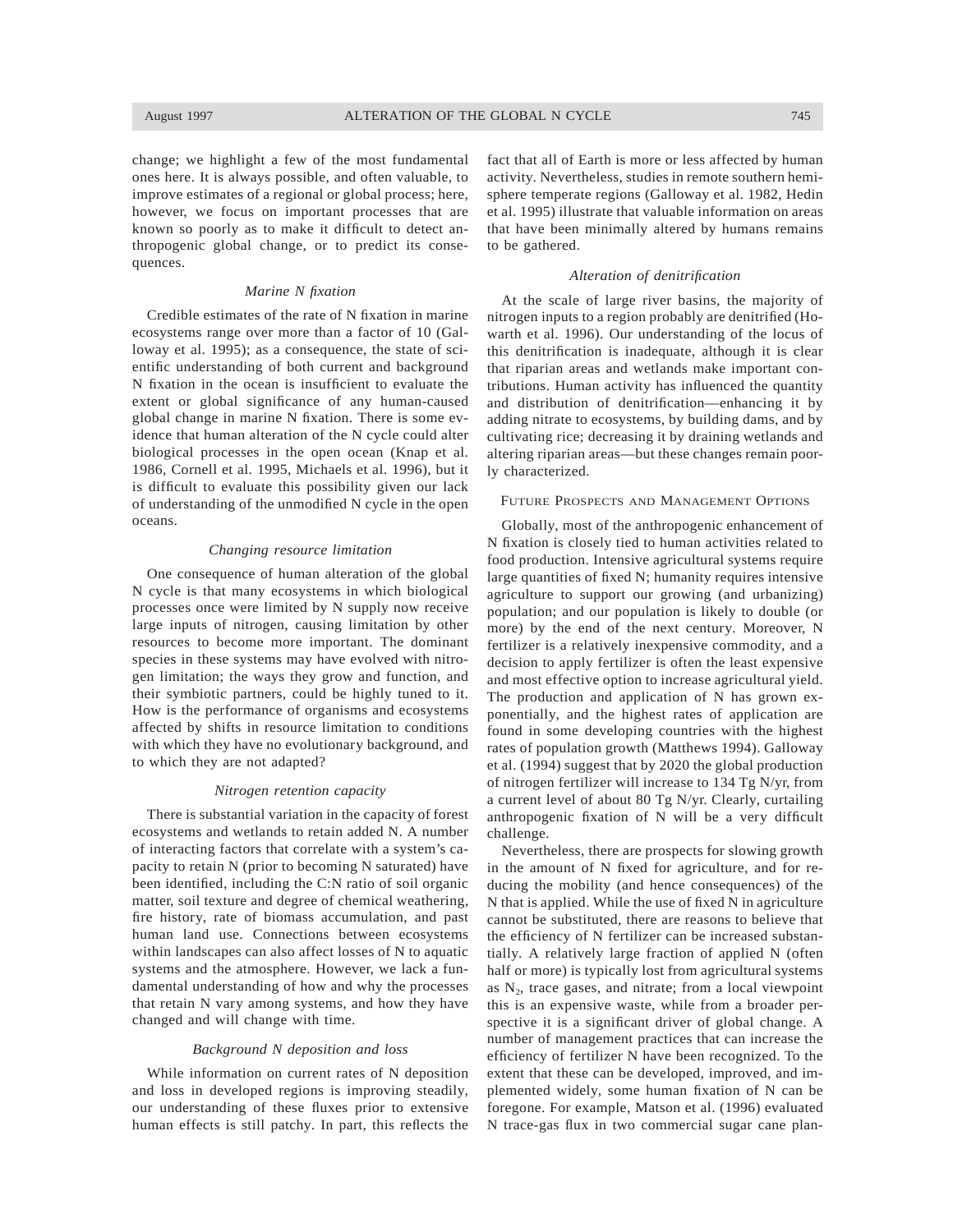tations in Hawaii. One applied N in several split applications, with increasing quantities of N timed to the requirements of the growing crop. Fertilizer was dissolved in irrigation water, which was delivered under the soil surface. The other plantation used fewer, larger applications of fertilizer N broadcast onto the soil surface. The more knowledge-intensive system used 2/3 as much N per crop as the more fertilizer-intensive system, and losses of  $N_2O$  and NO (and probably other forms of N as well) were 10-fold less than from the fertilizer-intensive system. Moreover, the knowledgeintensive system yielded more and was more profitable; applying more knowledge proved cheaper than applying more fertilizer. The development and spread of this and similar technologies should be a high priority for ecologists as well as agronomists; they provide the opportunity to reduce costs and slow the rate of global change. The transfer of N-efficient technologies to developing regions is particularly crucial.

There are also ways that nitrogen lost from fertilized farmland can be prevented from reaching water courses, where it contributes to eutrophication. Such actions may be particularly important in areas adjacent to estuaries and other nitrogen-limited waters. For example, many streams have been channelized and wetlands drained to increase the area of agricultural land. We now realize that the elimination of wetlands and riparian areas has also eliminated important natural nitrogen traps, where much of the entering nitrate is denitrified. Restoration of such areas and the construction of artificial wetlands have been shown to be effective at reducing the transfer of nitrogen from agricultural land to the Baltic (Jansson et al. 1994 and other papers in *Ambio* 23, number 6).

The other major source of a human-fixed N is fossilfuel combustion, which will also increase markedly, especially in the developing world, as we enter the next century. Galloway et al. (1994) suggest that the production of NO<sub>x</sub> from fossil fuels will be  $\approx$  46 TgN/yr in 2020, roughly double the current rate of emission. Improvements in the efficiency of fuel combustion and in the interception of its airborne byproducts must be implemented to reduce these emissions; again, it will be particularly important to transfer efficient technologies to developing economies.

#### **ACKNOWLEDGMENTS**

We thank the Pew Charitable Trusts for financial support provided through a Pew Scholars Fellowship to David Tilman; we thank Steve Carpenter, Judy Meyer, and Lou Pitelka for thoughtful comments on the manuscript; and we thank Cheryl Nakashima and Nancy Larson for manuscript preparation.

#### LITERATURE CITED

- Aber, J. D. 1992. Nitrogen cycling and nitrogen saturation in temperate forest ecosystems. Trends in Ecology and Evolution **7**:220–223.
- Aber, J. D., A. Magill, S. G. McNulty, R. D. Boone, K. J. Nadelhoffer, M. Downs, and R. Hallett. 1995. Forest bio-

geochemistry and primary production altered by nitrogen saturation. Water Air and Soil Pollution **85**:1665–1670.

- Aber, J. D., K. J. Nadelhoffer, P. Steudler, and J. M. Melillo. 1989. Nitrogen saturation in northern forest ecosystems. BioScience **39**:378–386.
- Aerts, R., and F. Berendse. 1988. The effect of increased nutrient availability on vegetation dynamics in wet heathlands. Vegetatio **76**:63–69.
- Agren, G. I., and E. Bosatta. 1988. Nitrogen saturation of terrestrial ecosystems. Environmental Pollution **54**:185– 197.
- Albritton, D. L., R. G. Derwent, I. S. A. Isaksen, M. Lal, and D. J. Wuebbles. 1995. Trace gas radiative forcing indices. Pages 209–231 *in* J. T. Houghton, L. G. Meira Filho, J. Bruce, H. Lee, B. A. Callander, E. Haites, N. Harris, and K. Maskell, editors. Climate change 1994: radiative forcing of climate change. Cambridge University Press, Cambridge, England.
- Anderson, D. M. 1989. Toxic algal blooms and red tides: a global perspective. Pages 11–16 *in* T. Okaichi, D. M. Anderson, and T. Nemoto, editors. Redtides: biology, environmental science, and toxicology. Elsevier, New York, New York, USA.
- Andreae, M. O. 1993. The influence of tropical biomass burning on climate and the atmospheric environment. Pages 113–150 *in* R. S. Oremland, editor. Biogeochemistry of global change: radiatively active trace gases. Chapman & Hall, New York, New York, USA.
- Armentano, T. V. 1990. Drainage of organic soils as a factor in the world carbon cycle. BioScience **30**:825–830.
- Ayers, R. U., W. H. Schlesinger, and R. H. Socolow. 1994. Human impacts on the carbon and nitrogen cycles. Pages 121–155 *in* R. H. Socolow, C. Andrews, R. Berkhout, and V. Thomas, editors. Industrial ecology and global change. Cambridge University Press, New York, New York, USA.
- Baden, S. P., L. O. Loo, L. Pihl, and R. Rosenberg. 1990. Effects of eutrophication on benthic communities including fish: Swedish west coast. Ambio **19**:113–122.
- Baron, J. S., D. S. Ojima, E. A. Holland, and W. J. Parton. 1994. Analysis of nitrogen saturation potential in a Rocky Mountain tundra and forest: implications for aquatic ecosystems. Biogeochemistry **27**:61–82.
- Berendse, F., R. Aerts, and R. Bobbink. 1993. Atmospheric nitrogen deposition and its impact on terrestrial ecosystems. Pages 104–121 *in* C. C. Vos and P. Opdam, editors. Landscape ecology of a stressed environment. Chapman & Hall, London, England.
- Berg, B., and C. O. Tamm. 1991. Decomposition and nutrient dynamics of litter in long-term optimum nutrition experiments. I. Organic matter decomposition in *Picea abies* needle litter. Scandinavian Journal of Forest Research **6**:305– 321.
- Bobbink, R., L. Bik, and J. H. Willems. 1988. Effects of nitrogen fertilization on vegetation structure and dominance of *Brachypodium pinnatum* (L.) Beauv. in chalk grassland. Acta Botanica Neerlandica **37**:231–242.
- Boxman, A. W., D. van Dam, H. F. G. van Dyck, R. F. Hogervorst and C. J. Koopmans. 1995. Ecosystem responses to reduced nitrogen and sulphur inputs into two coniferous forest stands in the Netherlands. Forest Ecology and Management **71**:7–30.
- Boynton, W. R., W. M. Kemp, and C. W. Keefe. 1982. A comparative analysis of nutrients and other factors influencing estuarine phytoplankton production. Pages 69–90 *in* V. S. Kennedy, editor. Estuarine comparisons. Academic Press, New York, New York, USA.
- Brenchley, W., and K. Warington. 1958. The Park Grass Plots at Rothamsted 1856–1949. (Reprinted 1969.) Rothamsted Experimental Station, Harpenden, England.
- Burkholder, J. M., E. J. Noga, C. H. Hobbs, and H. B. Glas-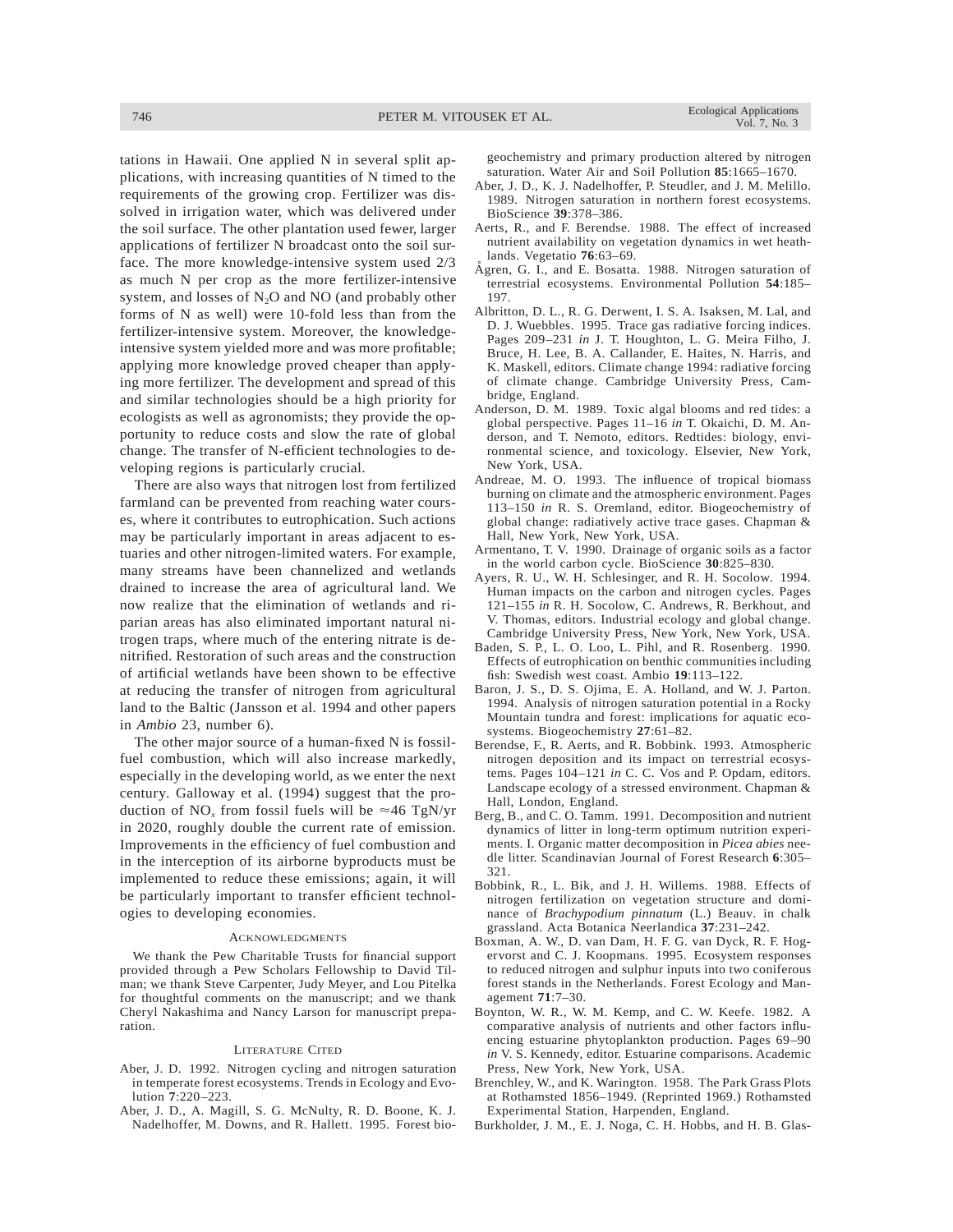gow. 1992. New ''phantom'' dinoflagellate is the causative agent of major estuarine fishkills. Nature **358**:407–410.

- Bytnerowicz, A., and M. E. Fenn. 1996. Nitrogen deposition in California forests: a review. Environmental Pollution **92**: 127–146.
- Carpenter, E. J., and D. G. Capone. 1983. Nitrogen fixation by marine *Oscillatoria* (*Trichodesmium*) in the world's oceans. Pages 65–103 *in* E. J. Carpenter, and D. G. Capone, editors. Nitrogen in the marine environment. Academic Press, New York, New York, USA.
- Carpenter, E. J., and K. Romans. 1991. Major role of the cyanobacterium *Trichodesmium* in nutrient cycling in the North Atlantic Ocean. Science **254**:1356–1358.
- Chameides, W. L., P. S. Kasibhatla, J. Yienger, and H. Levy II. 1994. The growth of continental-scale metro-agro-plexes, regional ozone pollution, and world food production. Science **264**:74–77.
- Cole, J. J., B. L. Peierls, N. F. Caraco, and M. L. Pace. 1993. Nitrogen loadings of rivers as a human-driven process. Pages 141–157 *in* M. J. McDonnell and S. T. A. Pickett, editors. Humans as components of ecosystems: the ecology of subtle human effects and populated areas. Springer-Verlag, New York, New York, USA.
- Cornell, S., A. Rendell, and T. Jickells. 1995. Atmospheric inputs of dissolved organic nitrogen to the oceans. Nature **376**:243–46.
- Cosper, E. M., W. C. Dennison, E. J. Carpenter, V. M. Bricelj, J. G. Mitchell, S. H. Kuenstner, D. C. Colflesh, and M. Dewey. 1987. Recurrent and persistent ''brown tide'' blooms perturb coastal marine ecosystem. Estuaries **10**: 284–290.
- Cronan, C. S., and D. F. Grigal. 1995. Use of calcium/aluminum ratios as indicators of stress in forest ecosystems. Journal of Environmental Quality **24**:209–226.
- Crutzen, P. J., and D. H. Ehhalt. 1977. Effects of nitrogen fertilizers and combustion on the stratospheric ozone layer. Ambio **6**:112–117.
- Davidson, E. A. 1991. Fluxes of nitrous oxide and nitric oxide from terrestrial ecosystems. Pages 219–235 *in* J. Rogers, and W. B. Whitman, editors. Microbial production and consumption of greenhouse gases. American Society for Microbiology, Washington, D.C., USA.
- D'Elia, C. F., J. G. Sanders, and W. R. Boynton. 1986. Nutrient enrichment studies in a coastal plain estuary: phytoplankton growth in large-scale, continuous cultures. Canadian Journal of Fisheries and Aquatic Sciences **43**:397– 406.
- Delmas, R., D. Serça, and C. Jambert. *In press.* 1997. Global inventory of  $NO<sub>x</sub>$  sources. Nutrient Cycling in Agro-Ecosystems.
- Delwiche, C. C. 1970. The nitrogen cycle. Scientific American **223**:137–146.
- Denmead, O. T. 1990. An ammonia budget for Australia. Australian Journal of Soil Research **28**:887–900.
- DoE [Department of Environment, UK]. 1994. Impacts of nitrogen deposition in terrestrial ecosystems. Technical Policy Branch, Air Quality Division, Department of Environment London, England
- Driscoll, C. T., B. J. Wyskowski, C. C. Cosentini, and M. E. Smith. 1987. Processes regulating temporal and longitudinal chemistry of a low-order woodland stream in the Adirondack region of New York. Biogeochemistry **3**:225– 242.
- Durka, W., E-D. Schulze, G. Gebauer, and S. Voerkelius. 1994. Effects of forest decline on uptake and leaching of deposited nitrate determined from 15N and 18O measurements. Nature **372**:765–767.
- Eichner, M. J. 1990. Nitrous oxide emissions from fertilized soils: summary of the available data. Journal of Environmental Quality **19**:272–280.
- Emmett, B. A., A. Brittain, S. Hughes, J. Gorres, V. Kennedy, D. Norris, R. Rafarel, B. Reynolds and P. A. Stevens. 1995. Nitrogen additions (NaNO<sub>3</sub> and  $NH<sub>4</sub>NO<sub>3</sub>$ ) at Aber forest, Wales. I. response of throughfall and soil water chemistry. Forest Ecology and Management **71**:45–60.
- FAO [Food and Agriculture Organization of The United Nations]. 1993. Food and agriculture production yearbook 1992. Statistical Series 112. FAO, Rome, Italy.
- Fenn, L. B., and L. R. Hossner. 1985. Ammonia volatilization from ammonia or ammonium-forming nitrogen fertilizers. Pages 123–169 *in* Advances in soil science. Springer-Verlag, New York, New York, USA.
- Fisher, D. C., and M. Oppenheimer. 1991. Atmospheric nitrogen deposition and the Chesapeake Bay estuary. Ambio **20**:102–108.
- Galloway, J. N., W. C. Keene, and G. E. Likens. 1996. Processes controlling the composition of precipitation at a remote southern hemispheric location: Torres del Paine National Park, Chile. Journal of Geophysical Research **101**: 6883–6897.
- Galloway, J. N., H. Levy II, and P. S. Kasibhatla. 1994. Year 2020: consequences of population growth and development on the deposition of oxidized nitrogen. Ambio **23**:120–123.
- Galloway, J. N., G. E. Likens, W. C. Keene, and J. M. Miller. 1982. The composition of precipitation in remote areas of the world. Journal of Geophysical Research **87**:8771–8786.
- Galloway, J. N., W. H. Schlesinger, H. Levy II, A. Michaels, and J. L. Schnoor. 1995. Nitrogen fixation: atmospheric enhancement—environmental response. Global Biogeochemical Cycles **9**:235–252.
- Grennfelt, P., and H. Hultberg. 1986. Effects of nitrogen deposition on the acidification of terrestrial and aquatic ecosystems. Water, Air, and Soil Pollution **30**:945–963.
- Hansson, S., and L. G. Rudstam. 1990. Eutrophication and Baltic fish communities. Ambio **19**:123–125.
- Hedin, L. O., J. J. Armesto, and A. H. Johnson. 1995. Patterns of nutrient loss from unpolluted, old-growth temperate forests: evaluation of biogeochemical theory. Ecology **76**:493–509.
- Henriksen, A., and D. F. Brakke. 1988. Increasing contributions of nitrogen to the acidity of surface waters in Norway. Water, Air, and Soil Pollution **42**:183–201.
- Howarth, R. W. 1988. Nutrient limitation of net primary production in marine ecosystems. Annual Review of Ecology and Systematics **19**:89–110.
- . 1991. Comparative responses of aquatic ecosystems to toxic chemical stress. Pages 161–195 *in* J. J. Cole, S. Findlay, and G. Lovett, editors. Comparataive analysis of ecosystems: patterns, mechanisms, and theories. Springer-Verlag, New York, New York, USA.
- Howarth, R. W., G. Billen, D. Swaney, A. Townsend, N. Jaworski, K. Lajtha, J. A. Downing, R. Elmgren, N. Caraco, T. Jordan, F. Berendse, J. Freney, V. Kudeyarov, P. Murdoch, and Zhu Zhao-liang. 1996. Regional nitrogen budgets and riverine N & P fluxes for the drainages to the North Atlantic Ocean: Natural and human influences. Biogeochemistry **35**:181–226.
- Howarth, R. W., H. Jensen, R. Marino, and H. Postma. 1995. Transport and processing of phosphorus in near-shore and oceanic waters. Pages 323–345 *in* H. Tiessen, editor. Phosphorus in the global environment: transfers, cycles, and management. John Wiley & Sons, Chichester, England.
- Hudson, R. J., S. A. Gherini, and R. A. Goldstein. 1994. Modelling the global carbon cycle: nitrogen fertilization of the terrestrial biosphere and the "missing"  $CO<sub>2</sub> sink. Glob$ al Biogeochemical Cycles **8**:307–333.
- Huenneke, L. F., S. P. Hamburg, R. Koide, H. A. Mooney, and P. M. Vitousek. 1990. Effects of soil resources on plant invasion and community structure in California serpentine grassland. Ecology **71**:478–491.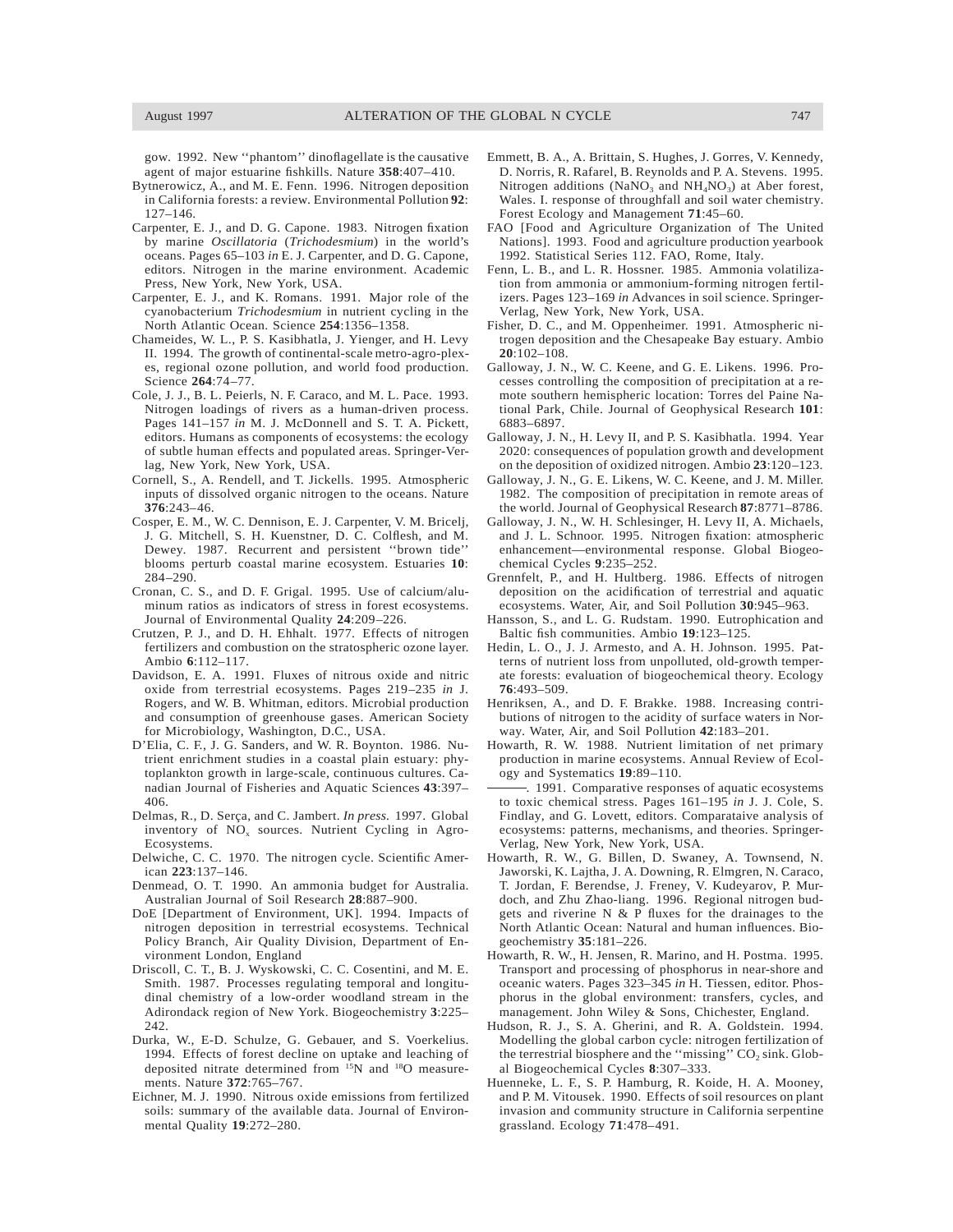- Hunt, H. W., E. R. Ingham, D. C. Coleman, E. T. Elliott, and C. P. P. Reid. 1988. Nitrogen limitation of production and decomposition in prairie, mountain meadow, and pine forest. Ecology **69**:1009–1016.
- Irving, P. M., editor. 1990. Acidic deposition: state of science and technology. Volume II. Aquatic processes and effects. U.S. National Atmospheric Precipitation Program, Washington, D.C., USA.
- Jacob, D. J., and S. C. Wofsy. 1990. Budgets of reactive nitrogen, hydrocarbons, and ozone over the Amazon forest during the wet season. Journal of Geophysical Research **95**:16,737–16,754.
- Jansson, M., R. Andersson, H. Berggren, and L. Leonardson. 1994. Wetlands and lakes as nitrogen traps. Ambio **23**: 320–325.
- Johnson, D. W., M. S. Cresser, S. I. Nilsson, J. Turner, B. Ulrich, D. Binkley, and D. W. Cole. 1991. Soil changes in forest ecosystems: evidence for and probable causes. Pages 81–116 *in* F. T. Last and R. Watling, editors. Acidic deposition: its nature and impacts. Proceedings of the Royal Society of Edinburgh, Volume **97B**.
- Jordan, T. E., and D. E. Weller. 1996. Human contributions to terrestrial nitrogen flux. BioScience **46**:655–664.
- Justic, N., N. N. Rabalais, R. E. Turner, and Q. Dortch. 1995. Changes in nutrient structure of river-dominated coastal waters: stoichiometric nutrient balance and its consequences. Estuarine, Coastal and Shelf Science **40**:339–356.
- Kahl, J. S., S. A. Norton, I. J. Fernandez, K. J. Nadelhoffer, C. T. Driscoll, and J. D. Aber. 1993. Experimental inducement of nitrogen saturation at the watershed scale. Environmental Science and Technology **27**:565–568.
- Kates, R. W., B. L. Turner, and W. C. Clark. 1990. The great transformation. Pages 1–17 *in* B. L. Turner, W. C. Clark, R. W. Kates, J. F. Richards, J. T. Mathews, and W. B. Meyer, editors. The Earth as transformed by human action. Cambridge University Press, Cambridge, England.
- Keeling, R. F., S. C. Piper, and M. Heimann. 1996. Global and hemispheric  $CO<sub>2</sub>$  sinks deduced from changes in atmospheric O<sub>2</sub> concentration. Nature 381:218-221.
- Knap, A., T. Jickells, A. Pszenny, and J. Galloway. 1986. Significance of atmospheric-derived fixed nitrogen on productivity of the Sargasso Sea. Nature **320**:158.
- Larsson, U., R. Elmgren, and F. Wulff. 1985. Eutrophication and the Baltic Sea: causes and consequences. Ambio **14**:9– 14.
- Lawes, J., and J. Gilbert. 1880. Agricultural, botanical and chemical results of experiments on the mixed herbage of permanent grassland, conducted for many years in succession on the same land. I. Philosophical Transactions of the Royal Society of London **B 171**:189–514.
- Lee, D. H. K. 1970. Nitrates, nitrites, and methemoglobinemia. Environmental Research **3**:484–511.
- Lein, A. Y., and M. V. Ivanov. 1992. Interaction of carbon, sulfur, and oxygen cycles in continental and marginal seas. Pages 189–213 *in* R. W. Howarth, J. W. B. Stewart, and M. V. Ivanov, editors. Sulphur cycling on the continents: wetlands, terrestrial ecosystems, and associated water bodies. John Wiley & Sons, Chichester, England.
- Leonardson, L. 1994. Wetlands as nitrogen sinks: Swedish and international experience. Naturvardsverket, Gotab, Stockholm, Sweden.
- Levy, H., II, P. S. Kasibhatla, W. J. Moxim, and J. A. Logan. 1991. The global impact of biomass burning on tropospheric reactive nitrogen. Pages 263–269 *in* J. Levine, editor. Global biomass burning. MIT Press, Cambridge, Massachusetts, USA.
- Likens, G. E., F. H. Bormann, N. M. Johnson, D. W. Fisher, and R. S. Pierce. 1970. Effects of forest cutting and herbicide treatment on nutrient budgets in the Hubbard Brook Watershed ecosystem. Ecological Monographs **40**:23–47.
- Likens, G. E., C. T. Driscoll, and D. C. Buso. 1996. Longterm effects of acid rain: response and recovery of a forest ecosystem. Science **272**:244–246.
- Likens, G. E., W. C. Keene, J. M. Miller, and J. N. Galloway. 1987. Chemistry of precipitation from a remote, terrestrial site in Australia. Journal of Geophysical Research **92**: 13,299–13,314.
- Lobert, J. M., D. H. Scharffe, W. M. Hao, and P. J. Crutzen. 1990. Importance of biomass burning in the atmospheric budget of nitrogen-containing trace gases. Nature **346**:552– 554.
- Logan, J. A. 1985. Tropospheric ozone: seasonal behavior, trends, and anthropogenic influence. Journal of Geophysical Research **90**:10,463–10,482.
- Magill, A. H., J. D. Aber, J. J. Hendricks, R. D. Bowden, J. M. Melillo, and P. Steudler. 1997. Biogeochemical response of forest ecosystems to simulated chronic nitrogen deposition. Ecological Applications **7**:402–415.
- Matthews, E. 1994. Nitrogenous fertilizers: global distribution of consumption and associated emissions of nitrous oxide and ammonia. Global Biogeochemical Cycles **8**:411–439.
- Matson, P. A., C. R. Billow, S. J. Hall, and J. Zachariassen. 1996. Fertilization practices and soil variations control nitrogen oxide emissions from tropical sugar cane. Journal of Geophysical Research **101**:18,533–18,545.
- Mayewski, P. A., W. B. Lyons, M. J. Spencer, M. Twickler, W. Dansgaard, B. Koci, C. I. Davidson, and R. E. Honrath. 1986. Sulfate and nitrate concentrations from a south Greenland ice core. Science **232**:975–977.
- McNulty, S. G., and J. D. Aber. 1993. Effects of chronic nitrogen additions on nitrogen cycling in a high-elevation spruce–fir stand. Canadian Journal of Forest Research **23**: 1252–1263.
- Michaels, A. F., D. Olson, J. Sarmiento, J. Ammermann, K. Fanning, R. Jahnke, A. H. Knap, F. Lipschult, and J. Prospero. 1996. Inputs, losses, and transformations of nitrogen and phosphorus in the pelagic north Atlantic Ocean. Biogeochemistry **35**:181–226.
- Moody, D. W. 1990. Groundwater contamination in the United States. Journal of Soil and Water Conservation **45**:170–179.
- Murdoch, P. S., and J. L. Stoddard. 1991. The role of nitrate in stream acidification in the Catskill Mountains, New York. Water Resources Research **28**:2707–2720.
- Nilsson, J., and P. Grennfelt. 1988. Critical loads for sulphur and nitrogen. Miljorapport, Nordic Council of Ministries, Stockholm, Sweden.
- Nixon, S. W. 1995. Coastal marine eutrophication: a definition, social causes, and future concerns. Ophelia **41**:199–219.
- Nixon, S. W., J. W. Ammerman, L. P. Atkinson, V. M. Berounsky, G. Billen, W. C. Boicourt, W. R. Boyton, T. M. Church, D. M. Ditoro, R. Elmgren, J. H. Garber, A. E. Giblin, R. A. Jahnke, N. P. J. Owens, M. E. Q. Pilson, and S. P. Seitzinger. 1996. The fate of nitrogen and phosphorus at the land–sea margin of the North Atlantic Ocean. Biogeochemistry **35**:141–180.
- NRC [National Research Council Committee on Wastewater Management for Coastal Urban Areas, Water Science and Technology Board]. 1993. Managing wastewater in coastal urban areas. National Research Council, Washington, D.C., USA.
- NRC [National Research Council Committee on Priorities for Ecosystem Research in the Coastal Zone, Ocean Sciences Board]. 1994. Priorities for coastal ecosystem science. National Research Council, Washington, D.C., USA.
- Officer, C. B., R. B. Biggs, J. Taft., L. E. Cronin, M. A. Tyler, and W. R. Boynton. 1984. Chesapeake Bay anoxia: origin, development, and significance. Science **223**:22–27.
- Paces, T. 1982. Natural and anthropogenic flux of major elements from central Europe. Ambio **11**:206–208.
- Parker, C. A., and J. E. O'Reilly. 1991. Oxygen depletion in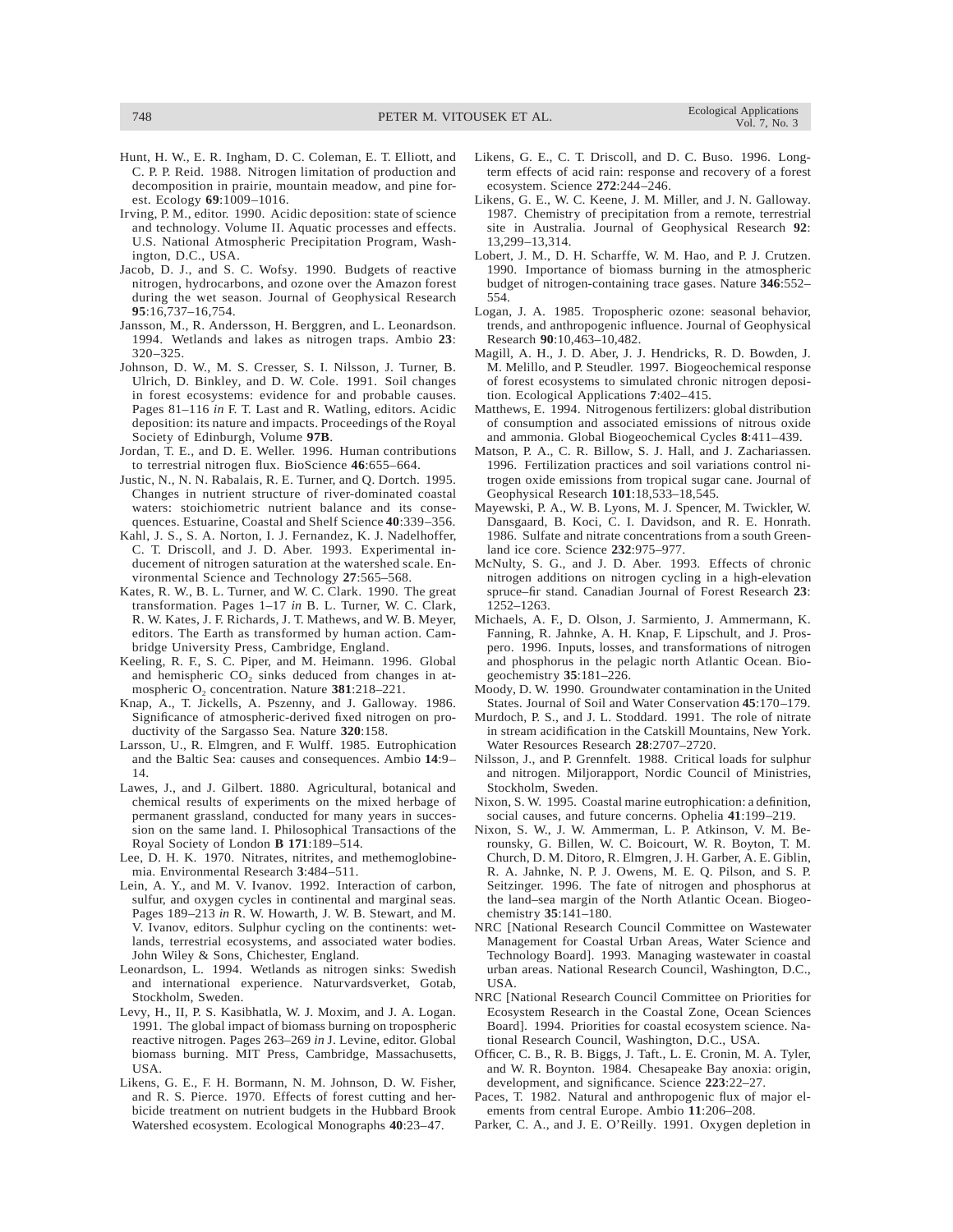Long Island Sound: a historical perspective. Estuaries **14**: 248–264.

- Paul, E. A., and F. E. Clark. 1989. Soil microbiology and biochemistry. Academic Press, San Diego, California, USA.
- Peierls, B., N. Caraco, M. Pace, and J. J. Cole. 1991. Human influence on river nitrogen. Nature **350**:386–387.
- Peterson, B. J., and J. M. Melillo. 1985. The potential storage of carbon caused by eutrophication of the biosphere. Tellus **37B**:117–127.
- Posch, M., P. A. M. de Smet, J.-P. Hettelingh, and R. J. Downing, editors. 1995. Calculation and mapping of critical thresholds in Europe. Status report 1995. RIVM report 259101004. National Institute of Public Health and the Environment, Bilthoven, The Netherlands.
- Prather, M., R. Derwent, D. Ehhalt, P. Fraser, E. Sahueza, and X. Zhou. 1995. Other trace gases and atmospheric chemistry. Pages 77–126 *in* J. T. Houghton, L. G. Meira Filho, J. Bruce, H. Lee, B. A. Callander, E. Haites, N. Harris, and K. Maskell, editors. Climate change 1994: radiative forcing of climate change. Cambridge University Press, Cambridge, England.
- Prinn, R., D. Cunnold, R. Rasmussen, P. Simmonds, F. Alyca, A. Crawford, P. Fraser, and R. Rosen. 1990. Atmospheric emissions and trends of nitrous oxide deduced from 10 years of ALE-GAGE data. Journal of Geophysical Research **95**: 18,369–18,385.
- Rasmussen, L., T. Brydges, and P. Mathy. 1993. Experimental manipulations of biota and biogeochemical cycling in ecosystems. Report 4, Ecosystem Research Report Series. Commission of the European Communities, Brussels, Belgium.
- Reich, P. B., and R. B. Amundson. 1985. Ambient levels of ozone reduce net photosynthesis in tree and crop species. Science **230**:566–570.
- Rosenberg, R. 1985. Eutrophication—The future marine coastal nuisance. Marine Pollution Bulletin **16**:227–231.
- Rudd, J. W. M., C. A. Kelly, D. W. Schindler, and M. A. Turner. 1988. Disruption of the nitrogen cycle in acidified lakes. Science **240**:1515–1517.
- Rudd, J. W. M., C. A. Kelly, D. W. Schindler, and M. A. Turner. 1990. A comparison of the acidification efficiencies of nitric and sulfuric acids by two whole-lake addition experiments. Limnology and Oceanography **35**:663–679.
- Schaefer, D. A., C. T. Driscoll Jr., R. van Dreason, and C. P. Yatsko. 1990. The episodic acidification of Adirondack lakes during snowmelt. Water Resources Research **26**:1639– 1647.
- Schimel, D. S., I. G. Enting, M. Heimann, T. M. L. Wigley, D. Raynard, D. Alves, and U. Siegenthaler. 1995.  $CO<sub>2</sub>$  and the carbon cycle. Pages 39–71 *in* J. T. Houghton, L. G. Meira Filho, J. Bruce, H. Lee, B. A. Callander, E. Haites, N. Harris, and K. Maskell, editors. Climate change 1994: radiative forcing of climate change. Cambridge University Press, Cambridge, England.
- Schindler, D. W. 1977. Evolution of phosphorus limitation in lakes. Science **195**:260–262.
- . 1990. Experimental perturbations of whole lakes as tests of hypotheses concerning ecosystem structure and function. Oikos **57**:25–41.
- . 1994. Changes caused by acidification to the biodiversity, productivity and biogeochemical cycles of lakes. Pages 153–164 *in* C. E. W. Steinberg and R. W. Wright, editors. Acidification of freshwater ecosystems. Implications for the future. John Wiley & Sons, Chichester, England.
- Schindler, D. W., and S. E. Bayley. 1993. The biosphere as an increasing sink for atmospheric carbon:estimates from increasing nitrogen deposition. Global Biogeochemical Cycles **7**:717–734.
- Schindler, D. W., T. M. Frost, K. H. Mills, P. S. S. Chang, I. J. Davis, F. L. Findlay, O. F. Malley, J. A. Shearer, M. A. Turner, P. J. Garrison, C. J. Watras, K. Webster, J. M. Gunn,

P. L. Brezonik, and W. A. Swenson. 1991. Freshwater acidification, reversibility and recovery: comparisons of experimental and atmospherical acidified lakes. Proceedings of the Royal Society of Edinburgh **878**:193–226.

- Schindler, D. W., R. W. Newbury, K. G. Beaty, J. Prokopowich, T. Ruszczynski, and J. A. Dalton. 1980. Effects of a windstorm and forest fire on chemical losses from forested watersheds and on the quality of receiving streams. Canadian Journal of Fisheries and Aquatic Sciences **37**:328–334.
- Schindler, D. W., M. A. Turner, and R. H. Hesslein. 1985. Acidification and alkalinization of lakes by experimental addition of nitrogen compounds. Biogeochemistry **1**:117–133.
- Schlesinger, W. H. 1991. Biogeochemistry: an analysis of global change. Academic Press, San Diego, California, USA.
- Schlesinger, W. H., and A. E. Hartley. 1992. A global budget for atmospheric NH3. Biogeochemistry **15**:191–211.
- Schulze, E. D. 1989. Air pollution and forest decline in a spruce (*Picea abies*) forest. Science **244**:776–783.
- Schuurkes, J. A. A. R., and R. Mosello. 1988. The role of external ammonium inputs in freshwater acidification. Schweizerische Zeitschrift fu¨r Hydrologie **50**:71–86.
- Shortle, W. C., and K. T. Smith. 1988. Aluminum-induced calcium deficiency syndrome in declining red spruce. Science **240**:239–240.
- Silvertown, J. W. 1980. The dynamics of a grassland ecosystem: botanical equilibrium in the Park Grass experiment. Journal of Applied Ecology **17**:491–504.
- Smayda, T. J. 1989. Primary production and the global epidemic of phytoplankton blooms in the sea: a linkage? Pages 29–40 *in* E. M. Cosper, E. J. Carpenter, and V. M. Bricelj, editors. Novel phytoplankton blooms: causes and impacts of recurrent brown tides and other unusual blooms. Springer-Verlag, Berlin, Germany.
- Smil, V. 1990. Nitrogen and phosphorus. Pages 423–436 *in* B. L. Turner II, W. C. Clark, R. W. Kates, J. F. Richards, J. T. Mathews, and W. B. Meyer, editors. The Earth as transformed by human action. Cambridge University Press, Cambridge, England.
- . 1991. Population growth and nitrogen: an exploration of a critical existential link. Population and Development Review **17**:569–601.
- Soderlund, R., and T. H. Rosswall. 1982. The nitrogen cycles. Pages 62–81 *in* O. Hutzinger, editor. Handbook of enviromental chemistry. Springer-Verlag, Berlin, Germany.
- Stoddard, J. L. 1994. Long-term changes in watershed retention of nitrogen: its causes and aquatic consequences. Pages 223–284 *in* L. A. Baker, editor. Environmental chemistry of lakes and reservoirs. American Chemical Society, Washington, D.C., USA.
- Tamm, C. O. 1991. Nitrogen in terrestrial ecosystems. Springer-Verlag, Berlin, Germany.
- Thurston, J. 1969. The effect of liming and fertilizers on the botanical composition of permanent grassland, and on the yield of hay. Pages 3–10 *in* I. Rorison, editor. Ecological aspects of the mineral nutrition of plants. Blackwell Scientific, Oxford, England.
- Tilman, D. 1987. Secondary succession and the pattern of plant dominance along experimental nitrogen gradients. Ecological Monographs **57**:189–214.
- . 1996. Biodiversity: population versus ecosystem stability. Ecology **77**:350–363.
- Tilman, D., and J. A. Downing. 1994. Biodiversity and stability in grasslands. Nature **367**:363–365.
- Townsend, A. R., B. H. Braswell, E. A. Holland, and J. E. Penner. 1996. Spatial and temporal patterns in terrestrial carbon storage due to deposition of fossil fuel nitrogen. Ecological Applications **6**:806–814.
- Turner, R. E., and N. N. Rabalais. 1991. Changes in Mississippi River water quality this century. BioScience **41**:140– 147.